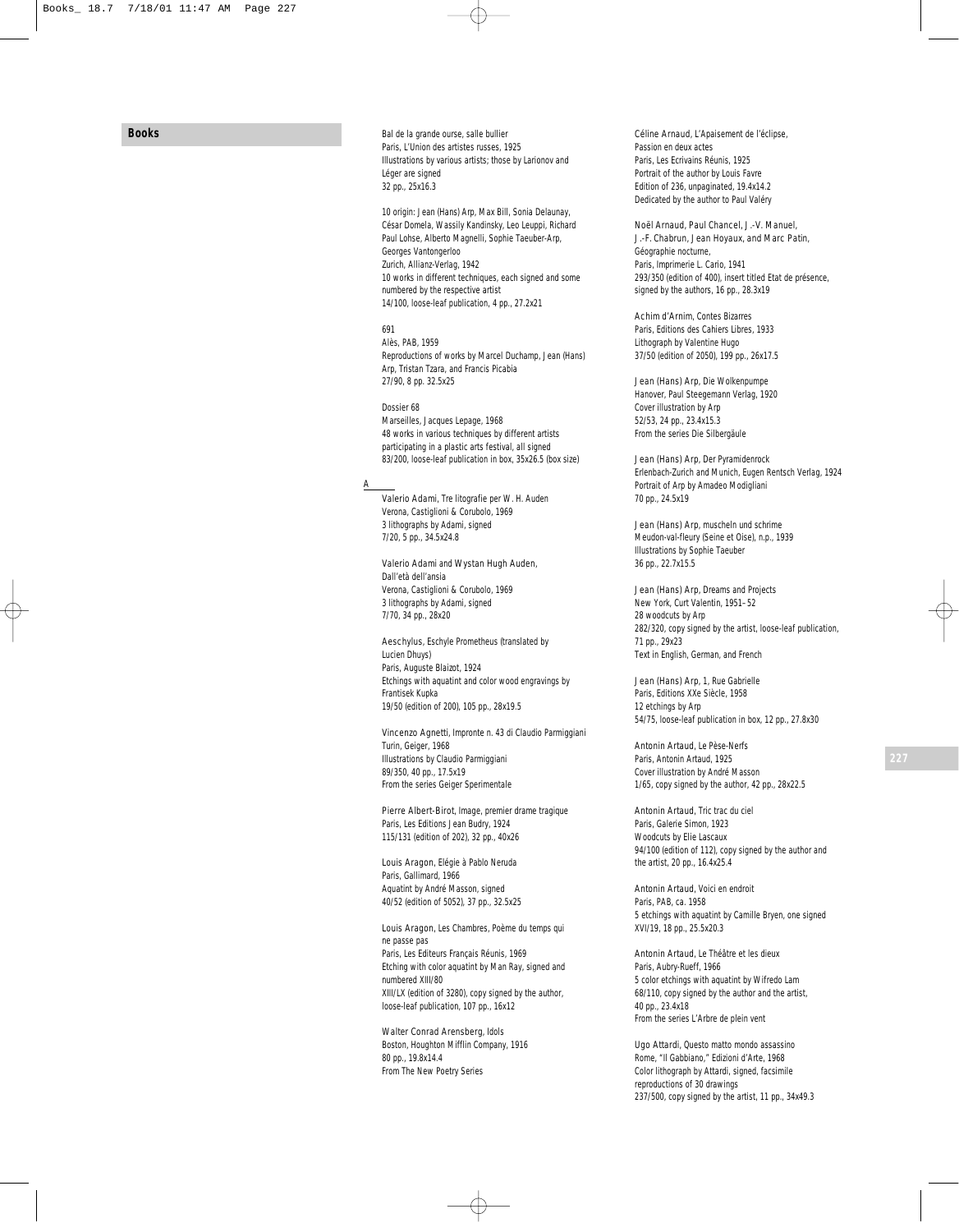Jacques Audiberti, *Le Sabbat ressuscité par Leonor Fini* Paris, Société des Amis des Livres, 1957 35 etchings by Fini Copy of the author (edition of 75), 123 pp., 38.2x28 Dedicated by the author and the artist to Tristan Sauvage (Arturo Schwarz)

B

Enrico Baj and Marco Valerio Marziale, *Epigrammi* Verona, A. Corubolo & Gino Castiglioni, 1967 2 color etchings by Baj, signed with initials V/XL (edition of 100) 27 pp., 18.6x26.4

Enrico Baj, *Due acqueforti per Marziale* Verona, A. Corubolo & Gino Castiglioni, 1967 2 color etchings by Baj, signed VIII/X, loose-leaf publication, 4 pp., 35x25

Nanni Balestrini and Corrado Costa, *La piedra collectiva, canciones con movimento* Bologna, Exit Edizioni, 1978 Etching by Claudio Parmiggiani, signed XI/XXXV, 32 pp., 30x15

# Guido Ballo, *L'albero poeta*

Milan, Galleria Schwarz, 1966 10 color etchings with color aquatint by Enrico Baj, Pietro Cascella, Alik Cavaliere, Roberto Crippa, Lucio Fontana, Gastone Novelli, Achille Perilli, Arnaldo Pomodoro, Giò Pomodoro, and Francesco Somaini, each signed II/XXV (edition of 125), copy signed by the author 61 pp., 42x25

Guido Ballo, *I ricatti* Pesaro, La Pergola – Edizioni d'arte, 1969 Cover collage and 6 etchings with color aquatint by Enrico Baj, signed 97/105, loose-leaf publication in box, unpaginated, 28.2x23.1 Dedicated by the author to Arturo Schwarz

Jacques Baron, *L'Allure poétique* Paris, Editions de la Nouvelle Revue Française, 1924 Frontispiece by Man Ray 459/500 (edition of 545), 80 pp., 18x12.5 Signed copy of the artist Marie Laurencin

Georges Bataille, *L'Anus solaire* Paris, Editions de la Galerie Simon, 1931 3 drypoints by André Masson 81/100, copy signed by the author, 22 pp., 24.2x19

Georges Bataille, *Histoire de l'oeil par Lord Auch* Seville, 1940 6 etchings by Hans Bellmer 68/199, 133 pp., 25.5x16.5

Georges Bataille, *Histoire de rats (Journal de Dianus)* Paris, Les Editions de Minuit, 1947 4 etchings by Alberto Giacometti 19/200, 105 pp., 20x16.2

Georges Bataille, *Le Mort* Paris, Au Vent d'Arles, 1964 9 etchings with color aquatint by André Masson 23/100 (edition of 145), copy signed by the artist, loose-leaf publication, 28.5x38

Mary Bauermeister, *Orplid* Germany, 1980 Reproductions of drawings by Bauermeister, 2 in color, titled, signed, dated, and dedicated to Arturo Schwarz 1/30, 2 vols., loose-leaf publication, unpaginated, 40x49.8 Both volumes are dedicated to Arturo Schwarz, 1979 (sic!) Marcel Béalu, *L'Araignée d'eau* Paris, Librairie les Lettres, 1948 3 illustrations by Béalu 141/320, loose-leaf publication, 44 pp., 28x22.5 With illustrated dedication to Tristan Sauvage (Arturo Schwarz)

Jürgen Becker and Wolf Vostell, *Phasen* Cologne, Verlag Galerie der Spiegel, 1960 Silkscreens by Vostell 40/60, copy signed by the artist, loose-leaf publication, unpaginated, 41x34 Dedicated by the artist to Arturo Schwarz, 9 June 1961

Samuel Beckett and Stanley William Hayter, *Still* Milan, M'Arte Edizioni, 1974 3 etchings with color aquatint by Hayter, signed, dated 73, and numbered 39/133 3 etchings of the first state, before the addition of color aquatint, signed, dated 73, and numbered 39/60, Loose-leaf publication, unpaginated, 38.5x29

#### Jean-Louis Bédouin, *L'Epaule du large*

Paris, Pleine Marge, 1992 Color chalk drawing by René Moreau 9/30 (edition of 330), loose-leaf publication, 51 pp., 25x16.5 Dedicated by the author to Arturo Schwarz

Belen, *Le Réservoir des sens* Paris, La Jeune Parque, 1966 Etching with color aquatint by André Masson, signed 76/100, 142 pp., 21.7x13

Hans Bellmer and Unica Zürn, *Sombre Printemps* Paris, Pierre Belfond, 1970 Etching (printed twice) by Hans Bellmer, signed Loose-leaf publication in box, 48 pp., 69/150, 38.5x28.5

Pierre André Benoit and Pablo Picasso, *Toute la vie* Alès, PAB, 1960 Etching by Picasso, signed 18/43, copy signed with the author's initials (PAB), 12 pp., 25.1x11

Pierre André Benoit and Pablo Picasso, *Les Libres de Picasso réalisés par PAB* Alès, PAB, 1996 Etching by Picasso 37/40, copy signed with the author's initials (PAB), unpaginated, 25x16.3

William Blake, *Europa, una profezia* Milan, Edizioni del Triangolo, 1979 Etching and color aquatint by Graham Sutherland, signed V/XV (edition of 100), 30 pp., 51x36.2

Jørgen Boberg, *Ledas Rejse* n.p., Passpartout, 1970–71 6 etchings by Boberg, signed 53/100, unpaginated, 55x38.4

Edith Boissonnas, *Limbe* Paris, PAB, 1959 2 drypoints by André Masson 11/50, copy signed by the artist, loose-leaf publication, unpaginated, 12.5x12.5

Sandor Bortnyik, *Album MA 1921* Cologne, Galerie Gmurzynska-Bargera, 1970 6 silkscreens by Bortnyik, signed 64/140, 47x39

Pierre Bourgeade, *Bonsoir, Man Ray* Paris, Pierre Belfond, 1972 Aquatint by Man Ray, signed h.c. XI/XXX (edition of 180), 157 pp., 22x14.2 Dedicated to Arturo Schwarz, 1972

Bozhidar (Bogdan Petrovich Gordeyev), *Buben* (Tambourine, A Poem) Moscow, Lyroon, 1914 11 pp., 17.7x13.5

André Breton, *Nadja* Paris, Editions de la Nouvelle Revue Française, 1928 Reproductions of paintings and photographs XXXV/C (edition of 905), 218 pp., 21.5x16.5



André Breton, *Second Manifeste du Surréalisme* Paris, Editions KRA, 1930 Color pochoir frontispiece by Salvador Dalí 60/60 (edition of 110), 103 pp., 28x22.5 From the series *Club des Soixante*

André Breton, *L'Air de l'eau* Paris, Editions Cahiers d'Art, 1934 4 etchings by Alberto Giacometti 28/300, 48 pp., 30x18.2

André Breton, *Anthologie de l'humour noir* Paris, Editions du Sagittaire, 1940 Cover decalcomania by Oscar Dominguez, signed 19/48 (edition of 57), 264 pp., 23.5x16

André Breton, *Pleine marge* New York, Nierendorf Gallery, 1943 Etching by Kurt Seligmann, signed h.c. (edition of 50 + several copies h.c.), copy signed by the author, 4 pp., 39x25.5

André Breton, *Arcane 17/Enté d'ajours* Paris, Sagittaire, 1947 3 etchings by Maurice Baskine 34/286 (edition of 309), copy signed by the author, 222 pp., 18.5x13.5

André Breton, *Sur la route de San Romano* n.<sub>p.</sub> 1948 Drypoint by Toyen, signed 67/120, unpaginated, 21x13.7

André Breton, *Yves Laloy* Paris, La Cour d'Ingres, 1958 Reproductions of paintings by Laloy 19/25, copy signed by the author, 14 pp., 16.3x25.5

André Breton, *Mostra internazionale del Surrealismo* Milan, Galleria Schwarz, 1962 10 etchings by Jean Benoît, Yves Elléouët, Yves Laloy, E. L. T. Mesens, J. H. Moesman, Meret Oppenheim, Mimi Parent, Endre Roszda, Max Walter Svanberg, and Toyen, signed 54/60 (edition of 100), unpaginated, 30x24 From the series *International Anthology of Contemporary Engraving*, edited by Tristan Sauvage (Arturo Schwarz)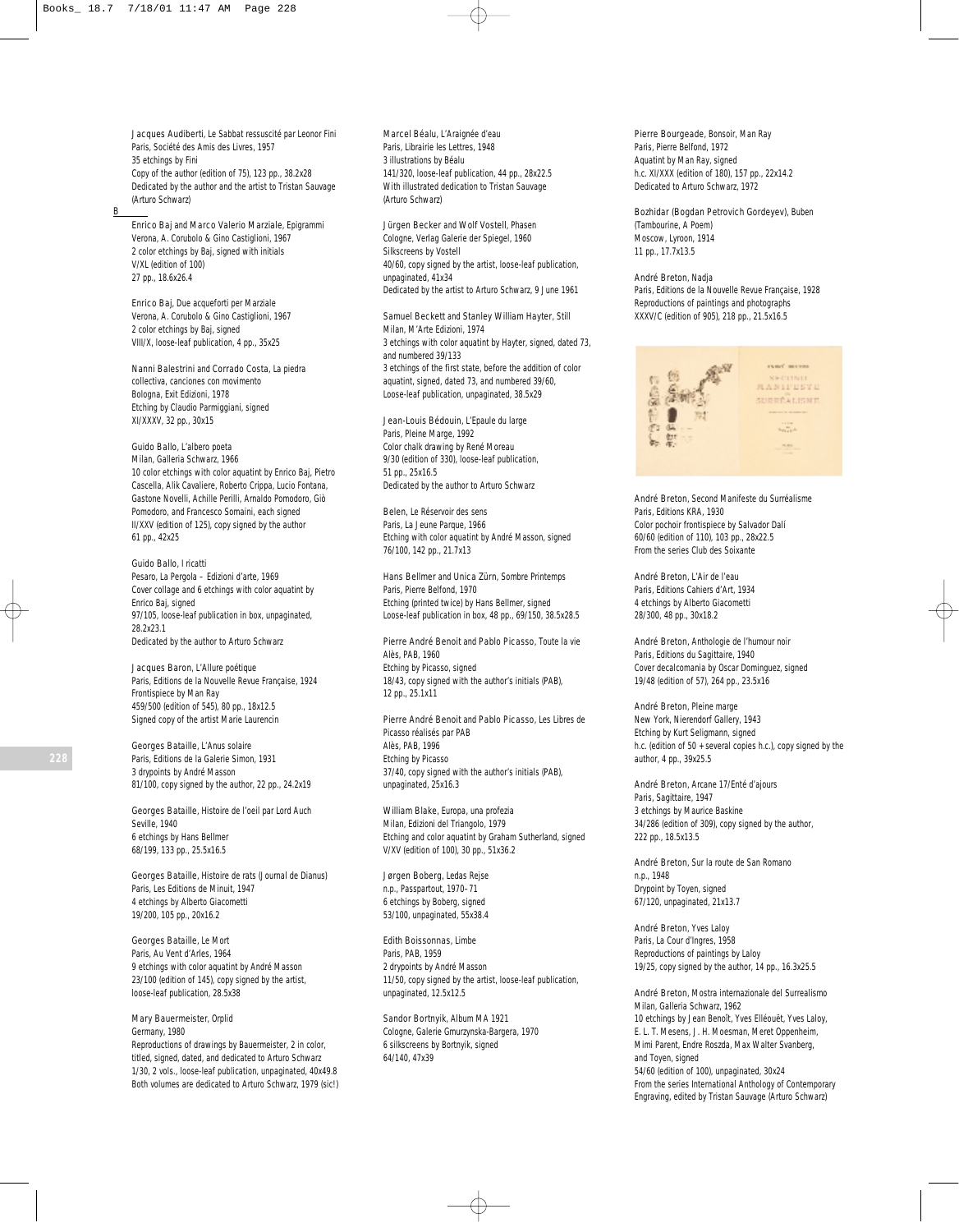André Breton, *Les Treize clichés vierges* Milan, Sergio Tosi, 1968 2 vols., the second containing 8 etchings and a photograph by Man Ray, signed 19/50 (edition of 550), loose-leaf publication, unpaginated, 23.1x17

André Breton and Philippe Soupault, *Les Champs magnétiques* Paris, Au Sans Pareil, 1920 Portraits of the authors by Francis Picabia Edition of 180, 111 pp., 19.2x14.2



André Breton and Paul Eluard, *L'Immaculée Conception* Paris, Editions Surréalistes, 1930 Frontispiece etching by Salvador Dalí 86/111 (edition of 2116), copy signed by the authors, 130 pp., 25.9x19.2 (variable page sizes)

Bohuslav Brouk, *Bilance psychoanalysy, K31. Prosinci 1936* Prague, Jako, 1937 Reproductions of photomontages by Jindřich Štyrský 15 pp., 170x110

Camille Bryen, *Les Quadrupèdes de la chasse par Camille Bryen* Paris, Editions du Grenier, 1934 Reproduction of a collage by Bryen 489/555, 45 pp., 16.5x12.5

Camille Bryen, *La Chasse aux lions* Paris, Le Messager Boiteux de Paris, 1952 Drypoint by Bryen 12/30 (edition of 333), copy signed by the author, 18 pp., 15x10.5 Part from the series *La Poésie dans la poche*

Max Bucaille, *Les Cris de la fée, Seize collages de Max Bucaille* Paris, G. L. M., 1939 Reproductions of 16 collages by Bucaille 10/50 (edition of 650), 40 pp., 25x16.2

Carl Buchheister and Novalis, *Buchheister* Milan, Galerie Schwarz, ca. 1966 10 etchings with aquatint by Buchheister, the first 7 signed by the artist, the last 3 by his widow 15/100, 12 pp., 30x24.1

David Burliuk, Nikolai Burliuk, Alexei Kruchenykh, Wassily Kandinsky, B. Livshits, Vladimir Mayakovsky, and Velimir Khlebnikov, *Poshchechina obshchestvennomu vkusu (A Slap in the Face of the Public Taste)* Moscow, G. L. Kuz'min, 1912 113 pp., 23x17

David Burliuk, Nikolai Burliuk, Elena Guro, Velimir Khlebnikov, Alexei Kruchenykh, Vladimir Mayakovsky, et al., *Sadok sudei* (A Trap for Judges) St. Petersburg, 1913 Reproductions of paintings by Vladimir Burliuk, David Burliuk, Natalia Goncharova, Michael Larionov, and Elena Guro 112 pp., 19.5x17

David Burliuk, Sergei Tret'iakov, T. Tolstaia, and S. Rafalovich, *Buka russkoi literatury* (The Bogeyman of Russian Literature) Moscow, 41 Degrees, 1923 Cover by Nagrodskaya, illustrations by Kliun and Klutsis, 44 pp., 18.5x13.5

Pol Bury, *La Boule et le trou* Brussels, Editions Stella Smith, 1961 2 plates, one embossed and the other perforated 372/500 (edition of 530), unpaginated, 18x18 Dedicated by the author to Arturo Schwarz

C

Alexander Calder, *Stabiles*  Paris, Maeght Editeur, 1963 8 lithographs by Calder, signed 61/150, copy signed by the artist, 27 pp., 38x28.2 Part from the series *Derrière le Miroir*

Ugo Carrega (alias George Tudor) and Vincenzo Ferrari, *Il libro errante* Milan, Mercato del Sale, Edizioni Rare, 1988 Illustrations by Carrega and Ferrari 0/350, copy signed by the artists, 77 pp., 35x24.5

Rafaele Carrieri, *Lamento del gabelliere* Milan, Toninelli, 1945 10 lithographs by Massimo Campigli 168/250, 141 pp., 31.6x27 Dedicated by the author to Tristan Sauvage (Arturo Schwarz), 5 February 1955

Aimé Césaire, *Retorno al pais natal* Havana, Molina, 1942 Illustrations by Wifredo Lam 177/300, 28 pp., 23.7x18.7

Marc Chagall and Marcel Arland, *Maternité* Paris, Au Sans Pareil, 1926 5 etchings with aquatint by Chagall 708/765 (edition of 960), 95 pp., 21.2x15.5

Serge Charchoune, *Foule immobile, Poème* Paris, 1921 Illustrations by Charchoune 20 pp., 15.2x11.2

Hugh Chisholm, *Several Have Lived* New York, Gemor Press, 1942 Illustrations by André Masson Limited edition of 500, unpaginated, 25x16.5

Michel Chomarat and Philippe Paulet, *Dada à Lyon 1922–1928 (Hommage à Emile Malespine)* France, Maison du Livre de Pérouges, 1987 Cover by Paulet; reproductions of illustrations from the *Manomètre* periodicals 2/120, unpaginated, 38.5x28.5

Jean Clair, *Art en France, Une Nouvelle Génération* Paris, Edition du Chêne, 1972 Drypoint by Gérard Titus Carmel, signed and dated 72 28/100 (edition of 106), copy signed by the author, 176 pp., 27x20; in glass binding

Jean-Paul Clébert, *Mythologie d'André Masson* Geneva, Pierre Cailler, 1971 2 etchings by André Masson, signed 28/100, 135 pp., 30x22 (image)

Jean Cocteau, *L'Ange Heurtebise, Poème avec une photographie de l'ange par Man Ray* Paris, Librairie Stock, 1925 Frontispiece by Man Ray 52/300 (edition of 355), 38 pp., 38x28

Samuel Taylor Coleridge, *Le Dit du vieux marin; Christabel et Koubla Khan* Paris, Collections Vrille, 1948 12 lithographs by André Masson XIV/XXVIII (edition of 235 ), loose-leaf publication, 104 pp., 33x25.2



René Crevel, *Mr. Knife Miss Fork* Paris, The Black Sun Press, 1931 19 photograms by Max Ernst h.c./200 (edition of 250 copies of which 50 are signed by the author and the artist), 38 pp., 18x11.5

René Crevel, *Feuilles éparses* Paris, Louis Broder, 1965 13 works in various techniques by Jean (Hans) Arp, Hans Bellmer, Camille Bryen, Oscar Domínguez, Max Ernst, Alberto Giacometti, S. W. Hayter, Valentine Hugo, Wifredo Lam, Man Ray, André Masson, Joan Miró, and Wols, 11 signed 52/150, loose-leaf publication, 89 pp., 24.3x20

René Crevel, *Regard* Paris, PAB, 1964 Etching by André Masson, signed 12/19, 12 pp., 19.8x26.5

Roberto Crippa and Tristan Sauvage (Arturo Schwarz), *D'une pierre deux coups (pour mieux comprendre Crippa et moi-même); Dix eaux-fortes, illustrées par Tristan Sauvage*  Milan, Galerie Schwarz, 1962 10 etchings with color aquatint by Crippa, signed 74/75 (edition of 100), unpaginated, 30x24 From the series *International Anthology of Contemporary Engraving*, edited by Tristan Sauvage (Arturo Schwarz)

Jean Crotti, *Courants d'air sur le chemin de ma vie 1916–1921; Tabu Dada, Poèmes et dessins 1916–1921* Paris, Leblanc et Trautmann, 1941 13 etchings by Crotti 50/60, copy signed by the author, 28 pp., 44.2x33

## D

Dado (Djuric Miodrag), *Une Lecture de Kafka, Le Terrier* Paris, Criapl'e, 1985 9 drypoints by Dado, signed 77/175, loose-leaf publication, 55 pp., 33x25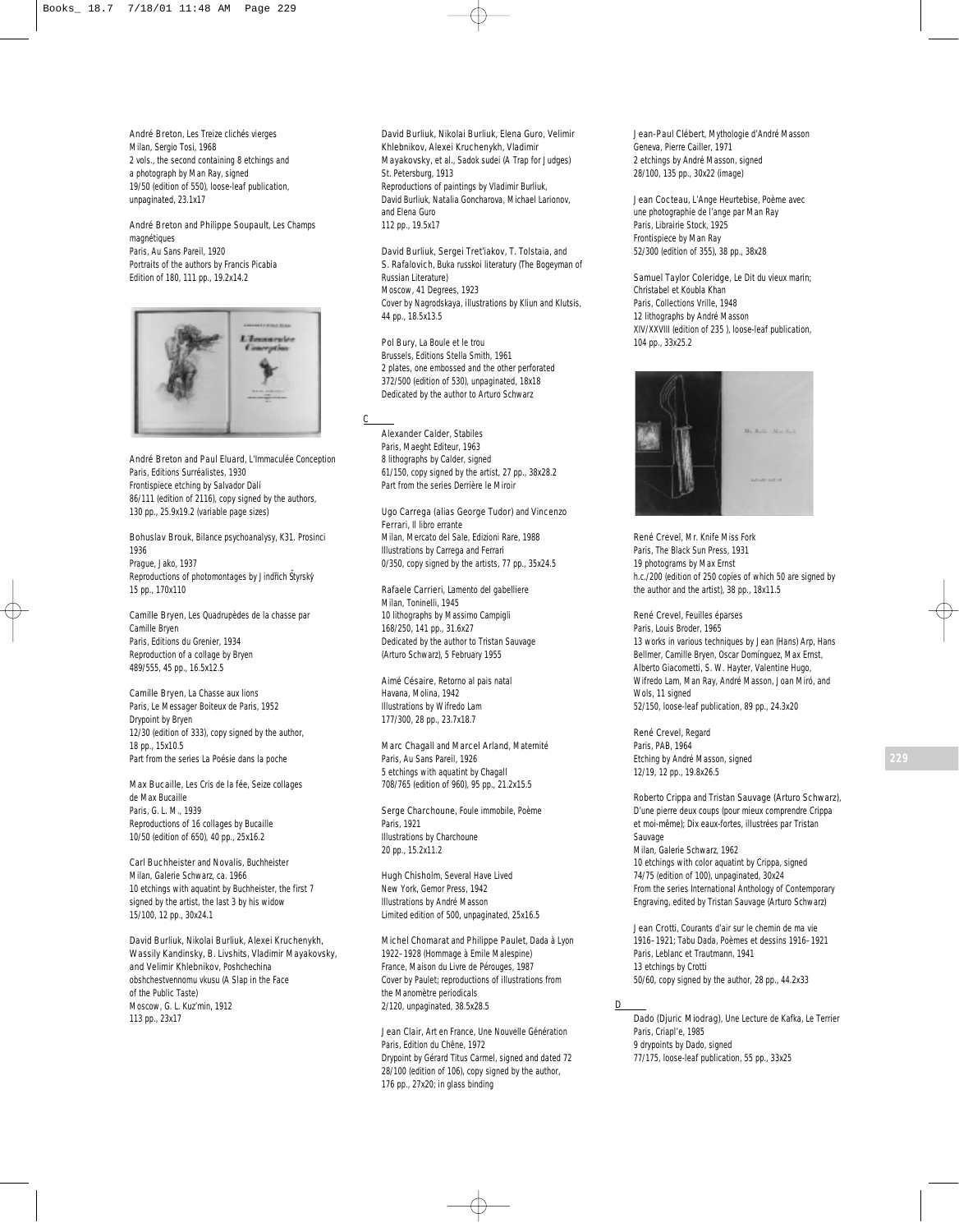

**LA FEMME VISIBLE** 

Salvador Dalí, *La Femme visible* Paris, Editions Surréalistes, 1930 Frontispiece etching and reproductions of etchings, paintings, and photographs by Dalí 87/175 (edition of 204), 68 pp., 28x22

Salvador Dalí, *Metamorphosis of Narcissus* New York, Julien Levy Gallery, 1937 Reproductions of paintings by Dalí 26 pp., 28x22.3

Paul Dermée, *Films*, *contes-soliloques-duodrames* Paris, Collection de "L'Esprit Nouveau," 1919 Cover and illustrations by Léopold Survage 150/300 (edition of 320), 103 pp., 19x11.5 Dedicated by the author to Georges Migot

Paul Dermée, *Le Cirque du zodiaque* Paris, Les Cahiers du journal des poètes, 1937 Illustrations by Pierre Flouquet 60 pp., 19.3x14

Paul Dermée, *O solitude! O fontaines!* Paris, G. L. M., 1937 Frontispiece by Pablo Picasso 140/275, 30 pp., 19.2x14

Paul Dermée, *Lyromancie*, *Poèmes prophétiques* Paris, Editions des D. I. de l'Esprit Nouveau, n.d. Illustrations by Pierre Flouquet 158/500 (edition of 523), 42 pp., 24.3x18.3

Robert Desnos, *C'est les bottes de 7 lieues; Cette phrase "Je me vois"* Paris, Editions de la Galerie Simon, 1926 4 drypoints by André Masson 67/100 (edition of 112), signed by the author and the artist, 32 pp., 32.8x24.5

Robert Desnos, *Les Sans Cou* Paris, J. A. D & La Tradition, 1934 Etching by André Masson 88/113, copy signed by the author and the artist, unpaginated, 24.7x19.1 Dedicated by the author to Martyne, 23 May 1934

Robert Desnos, *Contrée* Paris, Robert-J. Godet, 1944 Etching by Pablo Picasso 28/200 (edition of 213), 57 pp., 28x19

Robert Desnos, *Mines de rien* Paris, Louis Broder, 1957 4 color aquatints by André Masson 25/115 (edition of 130), copy signed by the artist Loose-leaf publication, unpaginated, 16.5x13.5

Pierre Dhainaut, *Mon Sommeil est un verger d'embruns* Paris, Editions Peralta, 1961 Drypoint by Dhainaut, signed 36/72, 28 pp., 25x15.8

Mario Diacono and Claudio Parmiggiani, *Mario Diacono*, *Politica, 9 poesie; Claudio Parmiggiani, Uomo che frusta la propria ombra, una incisione* Verona, Collezion Tauma, 1983 Etching by Parmiggiani, signed 58/60, loose-leaf publication, 21 pp., 50.7x35

Théo van Doesburg, *De Schilder de winter en zijn werk, Psych-analitische studie* Haarlem, J. H. De Bois, ca. 1916 16 pp., 23.4x15

Théo van Doesburg, *Wat is Dada?* The Hague, De Stijl, 1923 16 pp., 15.6x12.3

Oscar Domínguez, *Le Feu au cul* Paris, 1932 2 etchings and illustrations by Domínguez 12/40 (edition of 53), 36 pp., 10x15

Christian Dotremont, *Petite Géométrie fidèle* Paris, Atelier Patris, 1960 6 lithographs by Cornelis van Beverloo Corneille 14/75, loose-leaf publication, 30 pp., 32.5x25.5

Marcel Duchamp, *La Mariée mis à nu par ses célibatairies, même (The Green Box)* Paris, Edition Rrose Sélavy, 1934 Color plate and 93 notes, drawings, photographs, and facsimilies by Duchamp in green flocked cardboard box 39/300, copy signed by the artist, 33.2x28

Marcel Duchamp, *A l'infinitif* New York, Cordier & Ekstrom, Inc., 1966 Silkscreen on vinyl by Duchamp 57/150, copy signed by the author, box containing booklet of 21 pp. and 7 portfolios with facsimile manuscript notes by Duchamp, 1912–20, titled subsequently: *Speculation / Dictionaries and Atlases / Color / Further References to the Glass / Appearance and Apparition / Perspective / The Continuum*, 31x26.3

Marcel Duchamp and Vitaly Halberstadt, *Opposition et Cases Conjuguées* Paris and Brussels, L'Echiquier, 1932 112 pp., 28x24

Jean-Pierre Duprey, *Derrière son double* Paris, Le Soleil Noir, 1950 Frontispiece by Jacques Hérold 269/530, 88 pp., 18.8x11.8

Jean-Pierre Duprey, *La Fin et la manière* Paris, Le Soleil Noir, 1965 Etching by Roberto Matta, signed 4/55, loose-leaf publication in box, 87 pp., 19x14 Attached booklet by Matta, titled *La Gangue du Mogul*

Jean-Pierre Duprey, *La Fin et la manière* Paris, Le Soleil Noir, 1965 Cover illustration by Roberto Matta S.P. (edition of 2660), 87 pp., 18x13

Jean-Pierre Duprey, *La Forêt sacrilège et autres textes* Paris, Le Soleil Noir, 1970 6 drypoints by Toyen, signed XI/XX (edition of 2749), loose-leaf publication in foamed-polystyrene box with embossing by the artist, 143 pp., 19.3x14.2

Georges Duthuit, *Le Serpent dans la galère* New York, Curt Valentin, 1945 Lithograph by André Masson, signed 38/500, copy signed by the author, 100 pp., 33.2x25.3 Georges Duthuit, *Bestiaire, Douze lithographies et dix dessins du peintre André Masson* New York, Curt Valentin, 1946 12 lithographs by Masson, 28/135, loose-leaf publication, 20 pp., 41x30.5

## E

Paul Eluard, *Le Devoir et l'inquiétude, Poèmes suivis de Le Rire d'un autre* Paris, A. J. Gonon, 1917 Woodcut by André Deslignères 28/206, copy signed by the publisher, 34 pp., 16.2x10

Paul Eluard, *Mourir de ne pas mourir* Paris, Editions de la Nouvelle Revue Française, 1924 Frontispiece by Max Ernst, 64/500 (edition of 535), 60 pp., 18.5x13.2

Paul Eluard, *Les Yeux fertiles* Paris, G. L. M., 1936 Illustrations by Pablo Picasso 39/50 (edition of 1500), 88 pp., 18.5x12

Paul Eluard, *"Sommes-nous deux ou suis-je solitaire"* Paris, Au Vent d'Arles, 1946 31 etchings with aquatint by Hans Erni 40/115 (edition of 125), unpaginated, 11.5x23

Paul Eluard, *Poésie et vérité 1942* Paris, Les Nourritures Terrestres, 1947 Etchings with color aquatint by Oscar Dominguez 3/221, loose-leaf publication in box, unpaginated, 33.5x25.4

Paul Eluard, *Sens de tous les instants* Alès, PAB, 1960 6 drypoints by Néjad 29/39, copy signed by the artist, loose-leaf publication, 22 pp., 16.5x25.7 Includes a separate set of 2 of the drypoints, signed and numbered 3/5



Paul Eluard and Man Ray, *Facile* Paris, G. L. M., 1935 Photographs by Man Ray 738/1200 (edition of 1225), loose-leaf publication, 26 pp., 24.2x18.2

Paul Eluard and René-Jean, *Jacques Villon ou L'Art glorieux* Paris, Louis Carré, 1948 Color lithographs by Jacques Villon 17/1800, 61 pp., 28x22.5

Paul Eluard and Benjamin Péret, *152 Proverbs Adapted to the Taste of the Day* Toronto, Oasis, 1977 Painted ceramic cover by Susana Wald; illustrations by Ludwig Zeller 6/27, copy signed by Zeller, 32 pp., 16.3x17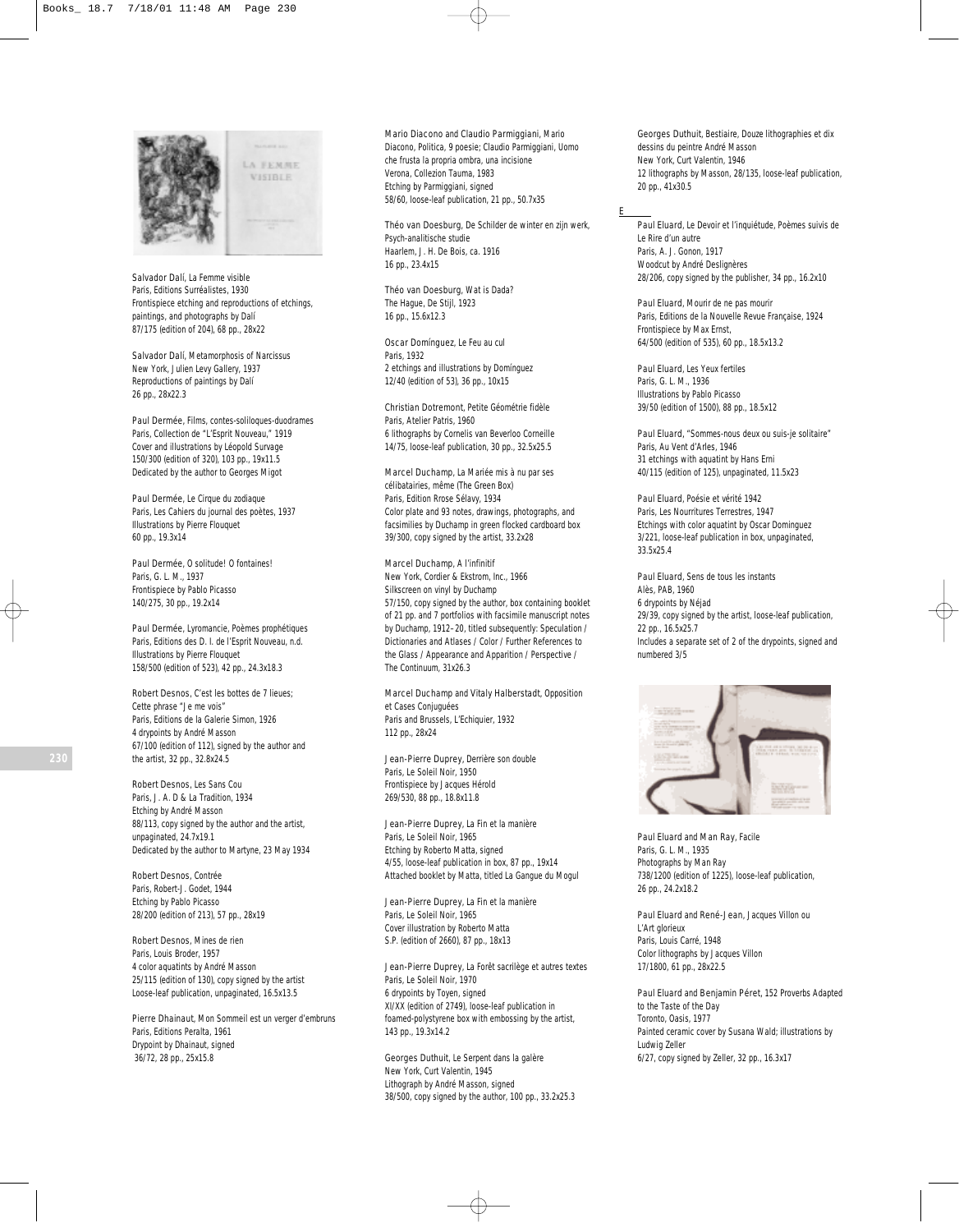

Max Ernst, *La Femme 100 têtes* Paris, Editions du Carrefour, 1929 Illustrations of collages by Ernst 901/1000, unpaginated, 25.2x18.8

Max Ernst, *Rêve d'une petite fille qui voulut entrer au Carmel* Paris, Editions du Carrefour, 1930 Illustrations by Ernst 366/1000, unpaginated, 23.7x18.5

Max Ernst, *Une Semaine de bonté ou Les Sept Eléments capiteaux,* vol. 1, *Le Lion de Belfort* Paris, Editions Jeanne Bucher, 1934 Illustrations by Ernst 119/812, 44 pp., 28x21 Copy of Man Ray, signed by Ernst

Max Ernst, *Une Semaine de bonté ou Les Sept Eléments capiteaux,* vol. 2*, L'Eau* Paris, Editions Jeanne Bucher, 1934 Illustrations by Ernst 66/812, 36 pp., 28x21

Max Ernst, *Une Semaine de bonté ou Les Sept Eléments capiteaux,* vol. 3*, La Cour du dragon* Paris, Editions Jeanne Bucher, 1934 Illustrations by Ernst 238/812, 52 pp., 28x21

Max Ernst, *Une Semaine de bonté ou Les Sept Eléments capiteaux,* vol. 4*, Oedipe* Paris, Editions Jeanne Bucher, 1934 Illustrations by Ernst 238/812, 36 pp., 28x21

Max Ernst, *Une Semaine de bonté ou Les Sept Eléments capiteaux,* vol. 5*, Le Rire du coq/L'Ile de Paques; L'Intérieur de la vue; La Clé des chants* Paris, Editions Jeanne Bucher, 1934 Illustrations by Ernst 213/812, 70 pp., 28x21

Max Ernst, *Sept microbes vus à travers un tempérament* Paris, Les Editions Cercle des Arts, 1953 Etching with color aquatint by Yves Tanguy, signed 16/100 (edition of 1,100), unpaginated, 18.6x12.5

Max Ernst, *Le Musée de l'homme suivi de La Pêche au soleil levant* Paris, Galerie Alexandre Iolas, 1965 Etching by Ernst, signed 183/300, unpaginated, 26x18

Max Ernst, *45 Lithographies uniques dues aux surprises du hasard de Max Ernst et écritures* Vence, Galerie Alfonse Chave, 1971 Lithograph by Ernst 157/1000, 22 pp., 26x19.5



Max Ernst, *Histoire naturelle* Teufen Ar (Switzerland), Arthur Niggli, 1972 Reproductions of frottages by Ernst 192/200 (edition of 1200), loose-leaf publication in box, 42 pp., 50x32.5 First published in Paris by Jeanne Bucher, 1926

Max Ernst and Jacques Prévert, *Les Chiens ont soif* Paris, Au Ponts des Arts, 1964 2 etchings with color aquatint by Ernst, signed 75/300, 61 pp., 43.5x31

Anne Ethuin and Edouard Jaguer, *Regards obliques sur une histoire parallèle* Toronto, Editions Oasis, 1977 Drawing, signed, and collage by Anne Ethuin (edition of 333), loose-leaf publication, 27 pp., 33.2x25.4 Dedicated by the artist and the author to Vera and Arturo (Schwarz)

Julius Evola, *Arte astratta* Rome, Luigi Luzzatti, n.d. Reproductions of 4 works by Evola 6/8, copy signed by the author, 24 pp., 24x17.5

F

Farfa, *Poema del candore negro* Milan, La Prora, 1935 Frontispiece by Farfa and illustrations by Giovanni Acquaviva, 56/500, 93 pp., 19x12.5 With a handwritten note by the author, titled *La mia nuovissima tecnica "Damdom"*

Gudmundur Gudmundsson Ferró, *Erró* Paris, Georges Fall, 1968 Color lithograph by Ferró, signed 6/100, 146 pp., 30x21.9

Christofer Finch, *Moonstrips Empire News,* vol. I London, Editions Alecto, 1967 100 silkscreens, stamped with printer's and publisher's marks, 8 signed 268/500, loose-leaf publication in box, unpaginated, 38x25.4

André Frénaud, *Agonie du Général Krivitski* Paris, Pierre Jean Oswald, 1960 Color etching by André Masson 26/60, copy signed by the author and the artist, 45 pp., 25x18.5 From the series *Collection rare*

André Frénaud, *Poèmes de Brandenbourg* Paris, NRF, 1947 6 color etchings by Jacques Villon 44/170 (edition of 190), 77 pp., 28.2x22

G

Fedor Ganz, *Septième Demeure* Paris, Charles de Jonquières, 1951 134/200, 30 pp., 19.3x14 Includes attached letter from the author to Arturo Schwarz

Robert Ganzo, *Lespugue* Paris, Mourlot, 1942 11 lithographs by Jean Fautrier 44/101, copy signed by the author and the artist, 47 pp., 28x34.8

Robert Ganzo, *Oeuvre poétique de Robert Ganzo* Paris, Marcel Sautier, 1957 8 etchings with aquatint (2 in color) by Jacques Villon 171/185 (edition of 185 + several copies h.c.), signed by the author and the artist, loose-leaf publication in box, 129 pp., 27.5x18.7

Albert Gleizes and Jean Metzinger, *Du Cubisme* Paris, Compagnie Française des Arts Graphiques, 1947 Etchings by Pablo Picasso, André Derain, Marie Laurencin, Albert Gleizes, Jacques Villon, and Marcel Duchamp (the latter signed and numbered 384/435); aquatints by Georges Braque and Fernand Léger; drypoints by Francis Picabia and J. Metzinger; etching with drypoint by Juan Gris 385/435, 79 pp., 25.5x20.5

Edouard Glissant, *Un Champ d'îles* Paris, Instance, 1953 Etching with color aquatint by Wolfgang Paalen, signed and numbered XXI/L XXI/55 (edition of 555), copy signed by the author 52 pp., 19.8x16

Edouard Glissant, *La Terre inquiète* Paris, Editions du Dragon, 1955 Frontispiece by Wifredo Lam 47/350 (edition of 466), 67 pp., 19.7x16

Johann Wolfgang Goethe, *Prométhée* Paris, Henry Jonquières, P. A. Nicaise, 1950 14 color lithographs by Henry Moore 41/183, 69 pp., 37.8x27.7

Yvan Goll, *Le Mythe de la roche perçée* Paris, Editions Hémisphères, 1947 3 etchings by Yves Tanguy, signed 23/100 (edition of 400), 25 pp., 25.5x20

Julien Gracq, *La Terre habitable* Paris, Jacques Haumont, 1951 6 etchings by Jacques Hérold 73/70 (edition of 119), copy signed by the author and the artist, 45 pp., 28.4x19

Julien Gracq, *Un Balcon en forêt* Paris, Les Bibliophiles de Provence, 1973 21 color lithographs by Gustave Singier The title and the chapter headings are woodcuts by Robert Blanchet Copy no. 62, loose-leaf publication, 187 pp., 35.5x25.5

Sergio Grandini, *Le teste di Hans Richter (1960–1965)* Lugano, Giulio Topi, 1977 22 reproductions of drawings by Richter 142/500, loose-leaf publication, unpaginated, 28x24

George Grosz and Wieland Herzfelde, *Die Kunst ist in Gefahr* Berlin, Der Malik-Verlag, 1925 Illustrations by Grosz 45 pp., 17.5x12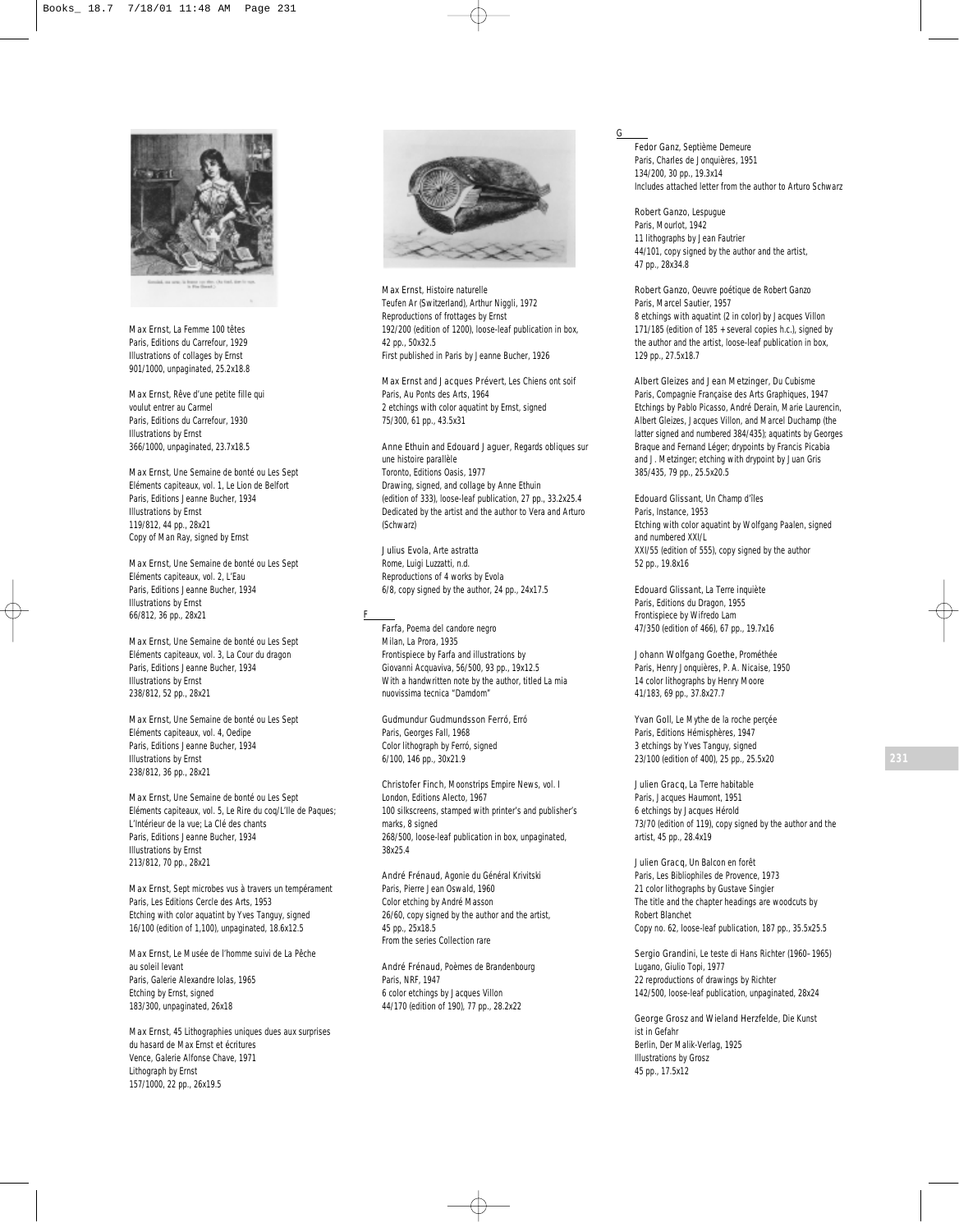George Grosz, *Hintergrund, 17 Zeichnungen zur Aufführung des "Schweik" in der Piscator-Bühne* Berlin, Der Malik-Verlag, 1928 17 reproductions of drawings by Grosz 19 pp., 17x26

George Grosz, *Das neue Gesicht der herrschenden Klasse* Berlin, Der Malik-Verlag, 1930 Illustrations by Grosz 128 pp., 27.5x20.2

George Grosz, *Über alles die Liebe, 60 neue Zeichnungen* Berlin, Bruno Cassirer, 1930 Reproductions of drawings by Grosz 120 pp., 27.2x20.4

Daniel Guérin, *Eux et lui* Monaco, Editions du Rocher, 1962 Lithograph by André Masson, signed 51/150 (edition of 200), 94 pp., 24x18.7

### H

Richard Hamilton, *The Bride Stripped Bare by her Bachelors Even Again* Newcastle upon Tyne, Dept. of Fine Art, University of Newcastle upon Tyne, 1966 Photographs documenting Hamilton's reconstruction of Marcel Duchamp's *The Bride Stripped Bare by her Bachelors, Even* 20/25, copy signed by the artists 32 pp., 29.7x20.2

Raoul Hausmann, *Mélanographie* Paris, Jean Petithory, 1968 Gouache by Hausmann, signed A/L, 26 pp., 19.8x14.8 (image size)

Raoul Hausmann, *La Sensorialité excentrique 1968.69, précédée de: Optophonétique 1922* Cambridge, Blackmoor Head Press, 1970 2 silkscreens by Jef Golyscheff, signed 16/40 (edition of 440), copy signed by the author 69 pp., 32x24.3 (image size)

Stanely William Hayter, *Nine Engravings 1933–1946* New York, Associated American Artists, 1974 9 engravings with soft-ground etching by Hayter, signed 5/100 (edition of 120), loose-leaf publication, 8 pp., 40.2x28.8



Maurice Henry, *Les Métamorphoses du vide* France, Les Editions de Minuit, 1955 Illustrations by Henry (each page cut in a different way, making the illustration on the next page partially visible) 64 pp., 27x21

Wieland Herzfelde, *Tragigrotesken der Nacht* Berlin, Der Malik-Verlag, 1920 Illustrations by George Grosz 88 pp., 23.3x15.3

Wieland Herzfelde, *Gesellschaft, Künstler und Kommunismus* Berlin, Der Malik-Verlag, 1921 Part 6 of the *Kleine revolutionäre Bibliothek* Cover illustration by John Heartfield, 26 pp., 23.3x15.5

Hannah Höch, *Miniaturen* Berlin, Galerie Nierendorf, 1964 16 linocuts by Höch 10/30, copy signed by the artist, loose-leaf publication in box, 16 pp., 31.2x23



Richard Huelsenbeck, *Phantastische Gebete* Zurich, Collection Dada, 1916 7 woodcuts by Jean (Hans) Arp 16 pp., 23x15

Richard Huelsenbeck, *Schalaben, Schalabi, Schalamezomai* Zurich, Collection DADA, 1916 Illustrations by Jean (Hans) Arp 4 pp., 18x15

Richard Huelsenbeck, *Deutschland muss untergehen!* Berlin, Der Malik-Verlag, 1920 Cover by George Grosz 13 pp., 23x15.3

Richard Huelsenbeck, *En Avant Dada, Eine Geschichte des Dadaismus, Erinnerungen eines alten dadaistischen Revolutionärs* Hanover, Paul Steegemann Verlag, 1920 44 pp., 23x15

Richard Huelsenbeck, *Doctor Billig am Ende* Munich, Kurt Wolff Verlag, 1921 Illustrations by George Grosz 129 pp., 25x18.5

Georges Hugnet, *La Belle en dormant* Paris, Editions des Cahiers Libres, 1933 Frontispiece etching by Louis Marcoussis XVIII/XX A.P. (edition of 510), 66 pp., 19x14.1 Dedicated by the author to Marcel Duchamp, 1935 With attached manuscript of poem no. 35.

Georges Hugnet, *Onan* Paris, Editions Surréalistes, 1934 Etching with aquatint by Salvador Dalí, signed and numbered 41/77 41/50 (edition of 251), 26 pp., 28.5x23



Georges Hugnet, *La Septième Face du dé, Poèmes-découpages* Paris, Editions Jeanne Bucher, 1936 Cover by Marcel Duchamp with embossed reproduction of his work *Why Not Sneeze Rose Sélavy?*, and reproductions of collages by Hugnet 90 pp., 28.8x20.2

Georges Hugnet, *Non vouloir* Paris, Georges Hugnet, 1940 Illustrations by Joan Miró (Edition of 20), folded page, 9.8x14.8 (when folded)

Georges Hugnet, *Marcel Duchamp* Paris, Georges Hugnet, 1941 Pochoir by Duchamp 7/20 (edition of 200), copy signed by the artist and the publisher, folded page, 9.7x14.7 (when folded)

Georges Hugnet, *Au dépens des mots* Paris, Georges Hugnet, 1941 10/20, copy signed by the author, folded page 9.7x14.5 (when folded)

Georges Hugnet, *Pablo Picasso* Paris, Georges Hugnet, 1941 Illustrations by Picasso 6/20, copy signed by the author and the artist, folded page, 9.5x15 (when folded)

Georges Hugnet, *1961, Illustré de quatre photomontages* Paris, Chez l'Auteur, 1961 4 reproductions of photomontages by Hugnet XXXIV/LXX , 72 pp., 22.5x14.2

Georges Hugnet and Kurt Seligmann, *Une Ecriture lisible* Paris, XXe Siècle, 1938 Etching by Seligmann h.c. (edition of 175 + several copies h.c.), 38 pp., 28.5x22.5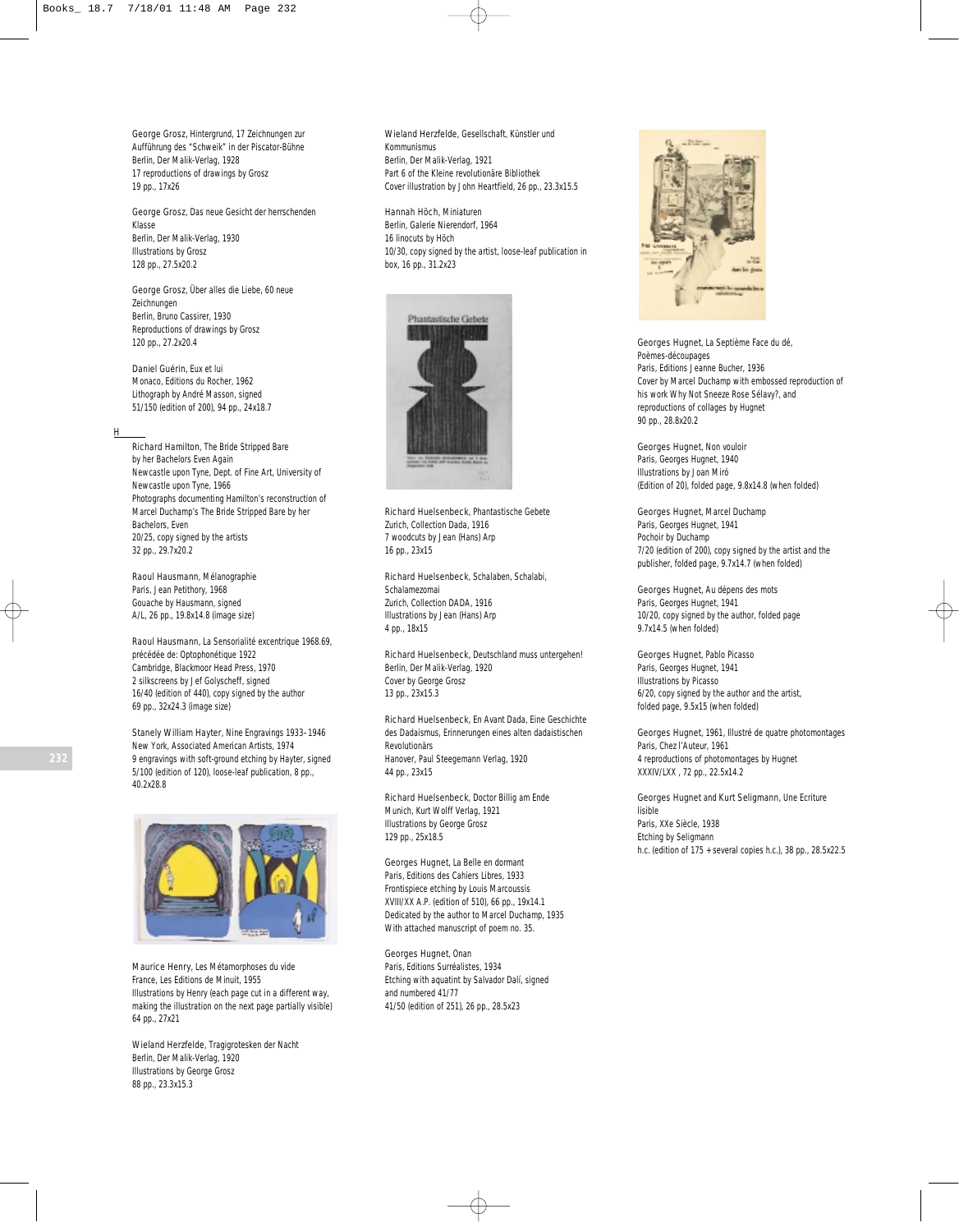

Georges Hugnet and Hans Bellmer, *Oeillades ciselées en branche* Paris, Editions Jeanne Bucher, 1939 Collage on initial page and 24 heliogravures by Hans Bellmer (Edition of 230), 48 pp., 13x8.7

Valentine Hugo, *Les Aventures de Fido Caniche* Paris, Guy Le Prat, 1947 15 reproductions of drawings by Hugo 527/1500, 16 pp., 23.6x31

Victor Hugo, *La Pieuvre* Buenos Aires, Francisco A. Colombo, 1944 Illustrations by André Masson 223/300 (edition of 345), 41 pp., 29.3x23

Vincent Huidobro, *Ecuatorial* Madrid, Imprenta Pueyo de Madrid, 1918 32 pp., 25x19.2 Dedicated by the author to (Moïse) Kisling

Vincent Huidobro, *Hallali, Poème de guerre* Madrid, Jesus Lopez, 1918 20 pp., 34x24.2 Dedicated by the author to (Moïse) Kisling

Vincent Huidobro, *Saisons choisies* Paris, Editions "La Cible," 1921 Frontispiece portrait of the author by Pablo Picasso 42 pp., 23.5x18.5

Vincent Huidobro, *Manifestes, manifeste, manifest, manifes, manife, manif, mani, man, ma, m* Paris, Editions de la Revue Mondiale, 1925 110 pp., 19x11.6

Vincent Huidobro, *Tout à coup* Paris, Au Sans Pareil, 1925 Frontispiece portrait of the author by Pablo Picasso, 49 pp., 19.2x14 Dedicated by the author to Elisabeth Miller

I

Iliazd (Ilia Zdanévitch), *Ostraf Paskhi* (Easter Island/ Easter Eyeland) Tiflis, 1919 31 pp., 21x16 Dedicated by the author to the poet Poplavsky, 6 June 1925

Iliazd (Ilia Zdanévitch), *Lidantyu faram* (Ledentu as a Beacon) Paris, 41<sup>°</sup>, 1923 Frontispiece collage by Haim Nahum Granovski 406/530, 61 pp., 19.3x14.4

Iliazd (Ilia Zdanévitch) and Georges Ribemont-Dessaignes, *Iliazd, Boustrophedon au miroir; Georges Ribemont-Dessaignes, Gravures à l'eau forte* Paris, Le Degré Quarante et Un, 1971 Etchings by Ribemont-Dessaignes 38/55, copy signed by the author and the artist, loose-leaf publication in box, 48 pp., 25.5x16.5

Isidore Isou, *Le Grand Désordre, Roma, precédé de Essai sur la fresque ou Le Roman hypergraphique polyautomatique* Seine, Isidore Isou, 1963 13/200, copy signed by the author and dated 64, 27 pp., 19x13.5 With attached envelope containing a cigarette, a wrapped candy, a razor, a piece of rope, 4 metal nails, a bus or metro ticket, a handwritten page (probably a school exam in arithmetic), 2 pages torn out of different books, and an envelope addressed by the author to Galerie Roque in Paris

Isidore Isou, *La Loi des purs, Roma, précédé de Manifeste de la polythanasie esthétique et de Manifeste de la fresque ou du roman blanc* Seine, Isidore Isou, 1963 Mostly blank pages 13/200, copy signed by the author and dated 64, unpaginated, 19x14

Radovan Ivsic, *Mavena* Paris, Editions Surréalistes, 1960 Lithograph by Joan Miró, signed 33/95, copy signed by the author and the artist, loose-leaf publication in box, 28 pp., 32.9x25.5 Dedicated by the author to Tristan Sauvage (Arturo Schwarz), 18 September 1962

Radovan Ivsic, *Toyen* Paris, E. P. I. Editions Filipacchi, 1974 Drypoint by Toyen, signed h.c. 22/50 (edition of 149), 71 pp., 29x23

Radovan Ivsic and Toyen, *Radovan Ivsic*, *Le Puits dans la tour; Toyen, Débris de rêves* Paris, Editions Surréalistes, 1967 12 hand-colored drypoints by Toyen, signed 3/15 (edition of 89), copy signed by the author, loose-leaf publication in box designed and signed by the artist, unpaginated, 32.5x25

J

Hans Janowitz, *Asphaltballaden* Berlin, Verlag Die Schmiede, 1924 Lithographs by Marcel Slodki 151/D, 74 pp., 32.1x25 Dedicated by the author to Walther Koppel, 1925

André and Marcel Jean, *Mourir pour la patrie* Paris, Editions Cahiers d'Art, 1936 Etching by Marcel Jean 5/69 (edition of 171), 54 pp., 38.2x28.2

Marcel Jean, *Marcel Jean: Zeichnungen, Radierungen, Bücher 1926–1980* Cologne, Kölnischer Kunstverein, 1981 Exhibition catalogue with reproductions of works by Marcel Jean Copy signed and dedicated by the artist to Arturo Schwarz, 32 pp., 21x15

Paul Joostens, *Salopes; Le Quart d'heure de rage ou Soleil sans chapeau* Antwerp, Ça ira, 1922 Illustrations by Joostens Edition of 145, 23 pp., 25x18.5

Allain Jouffroy, *Attulima* Paris, La Balance, 1954 Illustrations by Roberto Matta 179/211, unpaginated, 27.7x21.7

Alain Jouffroy, *L'Antichambre de la nature* Paris, Odette Lazar-Vernet, 1966 11 color etchings (2 with aquatint) by Wifredo Lam 54/85 (edition of 115), copy signed by the author and the artist, unpaginated, 35x22

Alain Jouffroy, *Le Septième Chant* Paris, Société Internationale d'Art XXe Siècle, 1974 Drypoint and 3 etchings with aquatint by André Masson, signed 24/175 (edition of 210), copy signed by the author and the artist, loose-leaf publication, 39 pp., 37.5x29

Alain Jouffroy and Victor Brauner, *Tire à l'arc* Milan, Galerie Schwarz, 1962 6 etchings by Brauner 41/120, loose-leaf publication in box, 83 pp., 32.6x25.3

Marcel Jouhandeau, *Ximenès Malinjoude* Paris, Editions de la Galerie Simon, 1927 6 etchings by André Masson 91/100 (edition of 112), copy signed by the author and the artist, unpaginated, 16.2x12.5

K

Lajos (Ludwig) Kassák, *Tragédiás figurák* Budapest, Ma Folyóirat Kiadása, 1919 Cover and frontispiece linocuts by Sandor Bortnyik 111 pp., 21x13.3

Lajos (Ludwig) Kassák, *Ma 1* Vienna, Ma, ca. 1922–23 Cover and illustrations in letterpress by Kassák 16 pp., 27.5x21.2

Lajos (Ludwig) Kassák, *Ma-Buch* Berlin, Verlag Der Sturm, 1923 Cover and illustrations in letterpress by Kassák 154/550, copy signed by the author and the translator, 62 pp., 23.5x15.5

Lajos (Ludwig) Kassák, *Ma* Vienna, n.d. Cover collage and illustrations in letterpress by Kassák 7/50, 20 pp., 27.3x21

Lajos (Ludwig) Kassák and László Moholy-Nagy, *Új müvészek könyve* Budapest, 1977 (originally published in Vienna by Verlag Julius Fischer, 1922) Reproductions of paintings by several artists Unpaginated, 31x23.5

J. Kessel, *Le Thé du capitaine Sogub* Paris, Au Sans Pareil, 1926 6 etchings by Natalia Goncharova 204/1260, 42 pp., 19x14

Paul Klee, *12 Aquarelles commentées par Felix Klee* Paris, Berggruen, 1964 Reproductions of watercolors by Klee 20/500, loose-leaf publication in portfolio, unpaginated, 50x38.2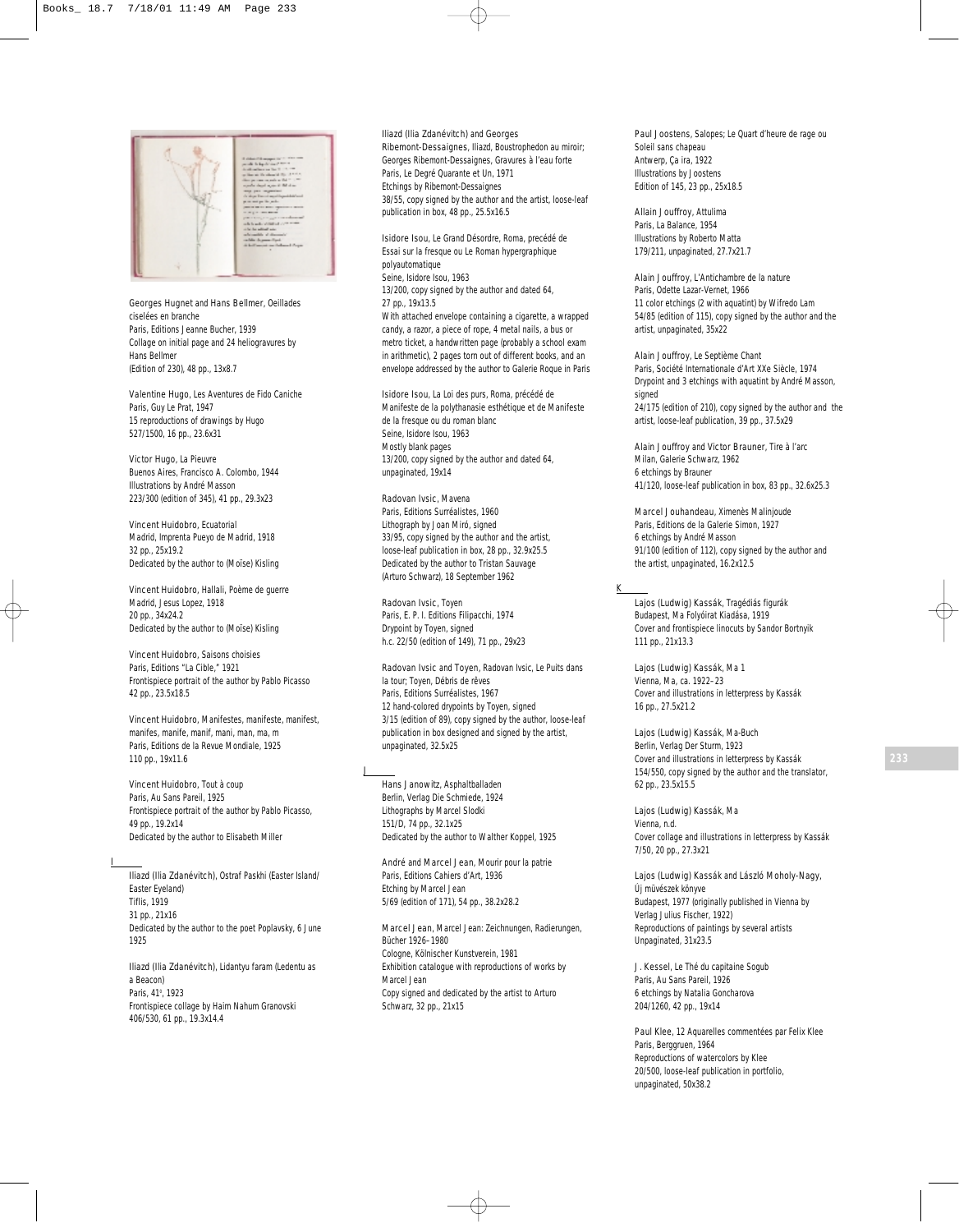Alfred Kreymborg, *Others, An Anthology of the New Verse* New York, Alfred A. Knopf, 1916 152 pp., 20.5x12.4

Alfred Kreymborg, *Troubadour, An Autobiography* New York, Boni and Liveright, 1925 Copy signed by the author, 415 pp., 22.3x14.5

Alfred Kreymborg, *The Lost Sail, A Cape Cod Diary* New York, Coward McCann, 1928 89 pp., 20.3x13.8

Alexei Kruchenyk, *Chort i rechetvorsy* (The Devil and the Creators of Language) Moscow, 1913 Frontispiece by O. Rozanova 16 pp., 22.5x16

Alexei Kruchenyk, *Pobieda nad solntsem* (A Victory over the Sun) St. Petersburg, 1913 Frontispiece by Kasimir Malevich 24 pp., 24.5x17.3

Alexei Kruchenyk, *Vozropshchem* (Let's Grumble) Moscow, 1913 Illustrations by Kasimir Malevich and Olga Rosanova 12 pp., 18.8x14.5

Alexei Kruchenyk, *Fonetika teatra* (The Phonetics of Theater) Moscow, 41 Degrees, 1923 Illustrations by N. Nagorskaia and M. Plaskin 48 pp., 18x13.5

Alexei Kruchenyk, *Sobstvennie rasskazy detej* (Nursery tales compiled by Kruchenyk) Moscow, 41 Degrees, 1923 16 pp., 18x13.5

Alexei Kruchenyk and V. Khlebnikov, *Igra v adu* (A Game in Hell) St. Petersburg, 1913 Cover by Kasimir Malevich; illustrations by Malevich and Olga Rozanova 82 pp., 18.5x13.7

Alexei Kruchenyk, Velimir Khlebnikov, and Elena Guro, *Troe* (The Three)

St. Petersburg, Crane Edition, 1913 Frontispiece lithograph by Kasimir Malevich, signed Edition of 500, 96 pp., 19.8x18.2

Alexei Kruchenyk and Kasimir Malevich, *Tainye poroki akademikov* (Secret Vices of Academicians) Moscow, Budetlian, 1916 Cover and illustrations by I. Kliun 32 pp., 22.2x18.7

Alfred Kubin, *Der Prophet Daniel* Munich, Georg Müller, 1918 12 hand-colored reproductions of drawings by Kubin 35 pp., 32.7x24.8

Kusikov, *V Nikuda* (Nowhere) Moscow, Imazhinisti, 1920 Frontispiece and illustrations by Iakulov 79 pp., 23.7x17

#### L

Jean-Clarence Lambert, *La Quête sans fin* Paris, Falaize, 1957 3 color lithographs by Kumi Sugai 2/75 (edition of 100), copy signed by the author and the artist, loose-leaf publication in box, 36 pp., 33x25.5

Jean-Clarence Lambert, *Jardin errant* Milan, Arturo Schwarz, ca. 1963 8 lithographs by Cornelis van Beverloo Corneille, signed 14/100, copy signed by the author, 38 pp., 33x25.2



Jean Clarence Lambert and Enrico Baj, *Limbo mis en boîte par Baj*

Milan, Edizioni della Quercia, 1966 Relief on wooden palette titled *Palette-Baj*, signed; etchings, color aquatints, and collages, all signed 45/60 (edition of 65), copy signed by the author and the artist, loose-leaf publication in wooden suitcase, unpaginated, 41.2x35

Jean Clarence Lambert and Jacques Hérold, *DiAmantes* Paris, La Rouvière, 1974

12 color lithographs by Hérold A.P. (edition of 65), signed by the author and the artist, unpaginated, 37x28 (uneven pages)

Michail Larionov, *Loutchizm* (Rayonism) Moscow, 1913 Reproductions of paintings by Larionov and Natalia Goncharova 34 pp., 14.8x12

Jacques Lassaigne, *Maria tu sais, Trente-cinq poèmes d'amour* Zurich, Adolf Hürlimann, 1974 4 color lithographs by André Masson 98/113 (edition of 138), signed by the author and the artist, loose-leaf publication, 35 pp., 31.5x24.5

Comte de Lautréamont (Isidore Ducasse), *Maldororovy Zpe˘vy* Prague, R. Serick, 1929 Hand-colored reproductions by Jindřich Štyrský 172/200, 204 pp., 20x13 Dedicated by Styrsky to F. Viko



Comte de Lautréamont (Isidore Ducasse), *Les Chants de Maldoror* Brussels, La Boëtie, 1948 Illustrations by René Magritte 577/4,000 (edition of 4,100), 190 pp., 24.5x18.5

Annie Le Brun, *Sur le champ, Avis au lecteur de Radovan Ivsic*

Paris, Editions Surréalistes, 1967 2 sets of 3 hand-colored drypoints by Toyen, signed, one set numbered 4/15 and the other h.c. 20/20; 3 drypoints numbered E.A. 3/20, 9/20, 13/20; 3 drypoints numbered 4/69; collage dated 67, by Toyen; all signed 4/6 (edition of 89), copy signed by the author, loose-leaf publication In box with an embossed image by Toyen, 29.2x22.5

Annie Le Brun, *Annulaire de lune* Paris, Georges Girard, 1977 3 drypoints (one hand-colored) by Toyen, signed and numbered XIII/XXV 13/75 (edition of 95), copy signed by the author, loose-leaf publication, unpaginated, 24x17

Robert Lebel, *La Double Vue, suivi de L'Inventeur du temps gratuit* Paris, Le Soleil Noir, 1964 Etching (diptych) by Alberto Giacometti 17/111, copy signed by the artist, 79 pp., 28.2x22

Robert Lebel, *La Double Vue, suivi de L'Inventeur du temps gratuit* Paris, Le Soleil Noir, 1964 Etching by Ferró C28/C150 (edition of 1461), 136 pp., 18.7x14

Léna Leclercq and André Masson, *Poèmes insoumis* Paris, Marc Barbezait, 1963 8 color lithographs by Masson 68/142 (edition of 165), copy signed by the author and the artist, loose-leaf publication, 56 pp., 31x24.5

Michel Leiris, *Toro, Lithographies en couleurs de André Masson avec un poème de Michel Leiris* Paris, Editions de la Galerie Louise Leiris, 1951 6 color lithographs by Masson, signed 37/50 (edition of 52), copy signed by the author and the artist, loose-leaf publication in box, 16 pp., 38x28

Michel Leiris and Georges Limbour, *André Masson et son univers* Geneva, Editions des Trois Collines, 1947 Reproductions of works by Masson 241 pp., 24.2x18.3 From the series *Les Grands Peintres par leurs amis*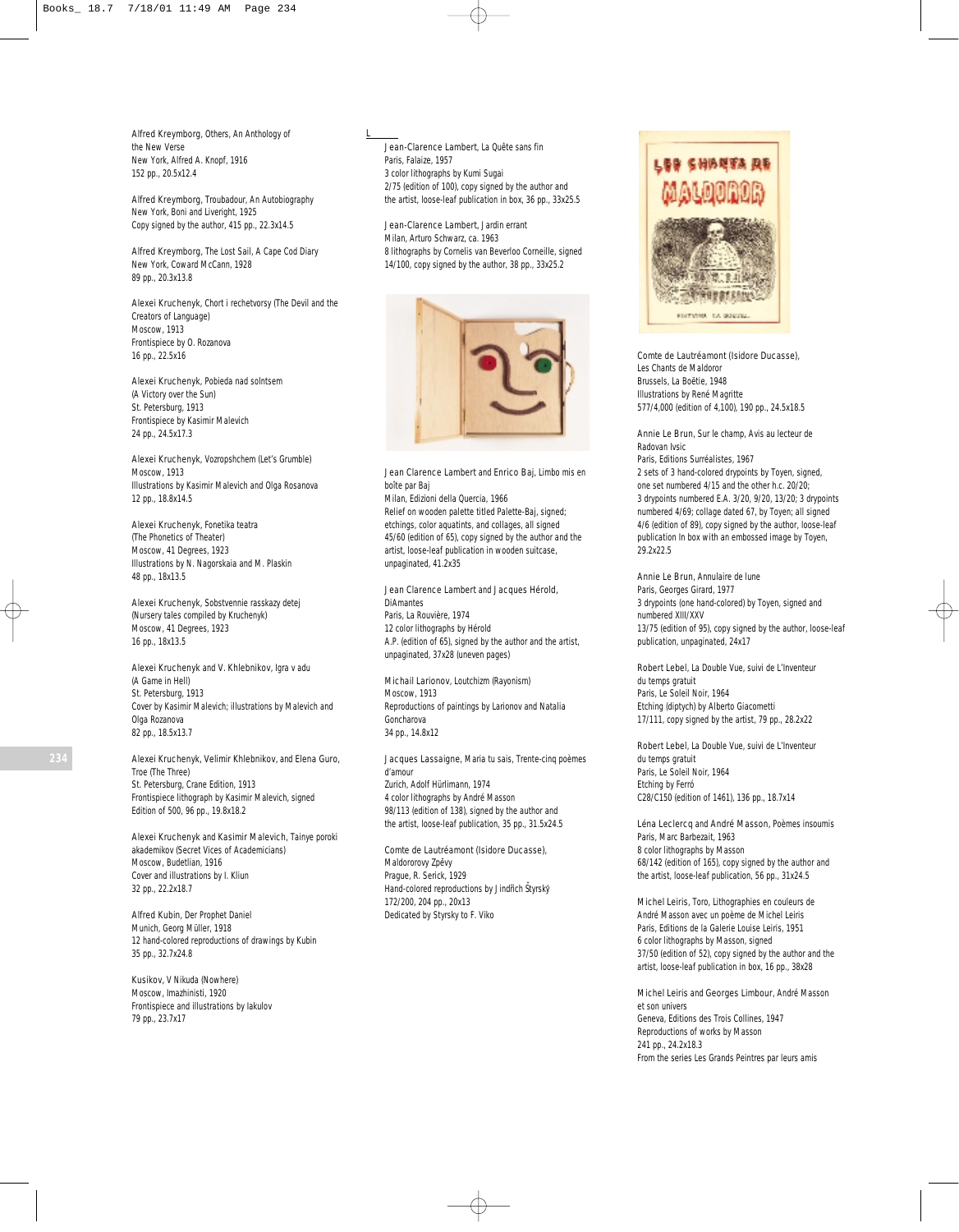Gérard Legrand, *Le Retour du printemps* Paris, Le Soleil Noir, 1974 Silkscreen by Hervé Télémaque, signed 188/300 (edition of 1100), 109 pp., 19.5x31.6

Gérard Legrand, *Les Yeux dans les yeux* Paris, Ellebore, 1979 Etching by Gilles Ghez, signed IX/XXX (edition of 333), 29 pp., 27.4x20

Jacques Lepage, *Cardiogramme* Paris, Fequet et Baudier, 1966 2 plates with color imprints of objects (one on x-ray film) by Arman (Armand Fernandez) 26/60, loose-leaf publication in box, 26 pp., 38.3x24.3

Jacques Lepage, *Non lieu* n.p., n.d. Works by different artists in various techniques, all signed 23/70, unpaginated, loose-leaf publication in box, 24x24

Jean-Jacques Lévêque, *Le Temps réfléchi* Alès, PAB, 1964 3 drypoints by André Masson 28/30, copy signed by the artist, loose-leaf publication in box, 14 pp., 21x15

Guy Lévis-Mano, *Crâne sans lois* Paris, G. L. M., 1939 Illustrations by André Masson 307/309, 16 pp., 25x19

Guy Lévis-Mano, *Négatif* Paris, G. L. M., 1936 Frontispiece photograph by Man Ray h.c./70, copy signed by the author, 20 pp., 25.2x19.2 Dedicated by the author to Arturo Schwarz

Georges Limbour, *Soleils bas* Paris, Editions de la Galerie Simon, 1924 3 drypoints by André Masson 77/100 (edition of 112), copy signed by the author and the artist, 20 pp., 24.2x19

Ghérasim Luca, *L'Extrême Occidentale, sept rituels* Lausanne, Editions Meyer, 1961 Etchings with aquatint (some color) and a silkscreen, by Jean (Hans) Arp, Victor Brauner, Max Ernst, Jacques Hérold, Wifredo Lam, Roberto Matta, and Dorothea Tanning, signed 67/100 (edition of 125), copy signed by the author, loose-leaf publication in box, 67 pp., 33x25.5

Ghérasim Luca, *Théâtre de Bouche* Paris, *Criapl'e*, 1984 Drypoint and illustrations by Micheline Catty, signed 79/300, 89 pp., 19x14 Includes a tape cassette

Ghérasim Luca and Victor Brauner, *Ce Chateau pressenti* Paris, Méconnaissance, ca. 1958 Illustrations by Brauner h.c./100 (edition of 488), 8 pp., 27.8x21.6

#### M

Pierre Mabille, *Le Miroir de merveilleux* Paris, Sagittaire, 1940 Frontispiece by Yves Tanguy; illustrations by André Masson 353 pp., 19x14

René Magritte, *Manifestes et autres écrits* Brussels, Les Lèvres Nues, 1972 212/300, 190 pp., 19x12

Kasimir Malevich, *Bog Ne Skinut. Istkusstvo, Tserkov, Fabrika* (God is Not Cast Down: Art, Church, Factory) Vitebsk, Unovis, 1922 40 pp., 17x10.6

Stéphane Mallarme, *Un coup de dé(s)* Paris, Les Amateurs du Livre et de l'Estampe Moderne, 1961 Color lithographs by André Masson 6/77 (edition of 102), copy signed by the artist and the publishers, loose-leaf publication in box, unpaginated, .<br>44x33.5

André Malraux, *Les Conquérants* Paris, Albert Skira, 1949 33 color sugarlift aquatints by André Masson 32/150, copy signed by the author, the artist, and the publisher, loose-leaf publication in box, 222 pp., 38x28

Man Ray, *A Book of Divers Writings by Adon Lacroix* Ridgefield, New Jersey, Man Ray, 1915 Lithographs by Man Ray 14/ 20, copy signed and dated 15 April 1915, loose-leaf publication, unpaginated, 47.5x31

Man Ray, *Revolving Doors* Paris, Editions Surréalistes, 1926 10 pochoirs by Man Ray 27/105, loose-leaf publication, 56x38 The pochoirs reproduce the artist's collages of the series *Revolving Doors* created in New York in 1916

Man Ray, *Photographies 1920–1934 Paris* Paris, Cahiers d'Art, 1934 Reproductions of photographs by Man Ray Unpaginated, 31x24 Dedicated to Tristan Sauvage (Arturo Schwarz), Paris 1959

Man Ray, *La Photographie n'est pas l'art* Paris, G. L. M., 1937 12 photographs by Man Ray Loose-leaf publication, 10 pp., 24.4x16

Man Ray, *12 Rayographs 1921–1928* Stuttgart, Schubert & Kapitzki, 1963 12 rayographs by Man Ray 13/20, copy signed by the artist, 4 pp., 40x30

Man Ray, *Les Mannequins* Paris, Jean Petithory, 1966 15 photographs by Man Ray of mannequins exhibited by Salvador Dalí, Oscar Domínguez, Marcel Duchamp, Max Ernst, Espinoza, Maurice Henry, Marcel Jean, Léo Malet, André Masson, Sonia Mossé, Joan Miró, Wolfgang Paalen, Man Ray, Kurt Seligmann, and Yves Tanguy at the Surrealist Exhibition of 1938 in Paris, signed by the respective artists 22/37, 12 pp., 30x24

Man Ray, *Les Invendables* Vence, Galerie Alfonse Chave, 1969 Décollage by Man Ray, signed 3/50 (edition of 500), copy signed by the artist, loose-leaf publication, 20 pp., 27.5x21 Dedicated by the artist to Arturo Schwarz

Man Ray, *Mr. and Mrs. Woodman* The Hague, Edition Unida, 1970 Etching with aquatint by Man Ray, signed; 27 photographs by Man Ray (originally created in 1947) 14/50, copy signed by the artist, 39 pp., 28x25.5

Man Ray, *Alphabet pour adultes* Paris, Pierre Belfond, 1970 Frontispiece and illustrations by Man Ray, rayograph mounted on panel, signed 6/150 (edition of 180), copy signed by the artist, loose-leaf publication, unpaginated, 37.7x28.5 From the series *Cahiers du regard*

Man Ray, *La Ballade des dames hors du temps* Paris, XXe Siècle/New York, Leon Amiel, 1970 14 etchings with color aquatint and a photograph by Man Ray, all signed 25/75 (edition of 110), unpaginated, 65.5x50

Man Ray, *Les Six Masques voyants* Milan, Marconi, 1970 6 lithographs by Man Ray, signed 1/80 (edition of 120), loose-leaf publication, 8 pp., 70.5x50.5

Man Ray, *Anatoms* Paris, Georges Visat, 1970 11 etchings by Man Ray, signed I/XXV, unpaginated, 66.5x51

Man Ray, *De l'origine des espèces par voie de sélection irrationelle* Milan, Galleria Schwarz/Paris, XXe Siècle/New York, Leon Amiel, 1971 10 color lithographs by Man Ray, signed 34/180 (edition of 210), loose-leaf publication, 50.5x36.5

Man Ray, *40 Rayographies* Paris, Galerie des 4 Mouvements, 1972 Rayograph by Man Ray mounted on panel, signed 44/50 (edition of 60), 30 pp., 27x20.8

Man Ray, *Les Voies lactées* Turin, Galleria Il Fauno, 1974 10 photographs by Man Ray, photograph printed on canvas with wooden frame, signed IV/XXV, copy signed by the artist, loose-leaf publication, 39.3x29.2

Man Ray, *Man Ray, "4 portraits of Miró"* Milan, Studio Marconi, 1981 4 photographs by Man Ray, ca. 1930, each accompanied by a card that verifies its originality, signed by Juliet Man Ray, the printer, and the publisher Loose-leaf publication, 4 pp., 30x22.2

Man Ray and Benjamin Péret, *1929, Premier Semestre par Benjamin Péret, deuxiéme semestre par Louis Aragon* Paris, 1929 4 photographs by Man Ray 103/160 (edition of 215), 26 pp., 30x20

Man Ray and Pierre Bost, *Electricité* Paris, Compagnie de Distribution d'Electricité, 1931 8 rayographs by Man Ray 14 pp., 38x28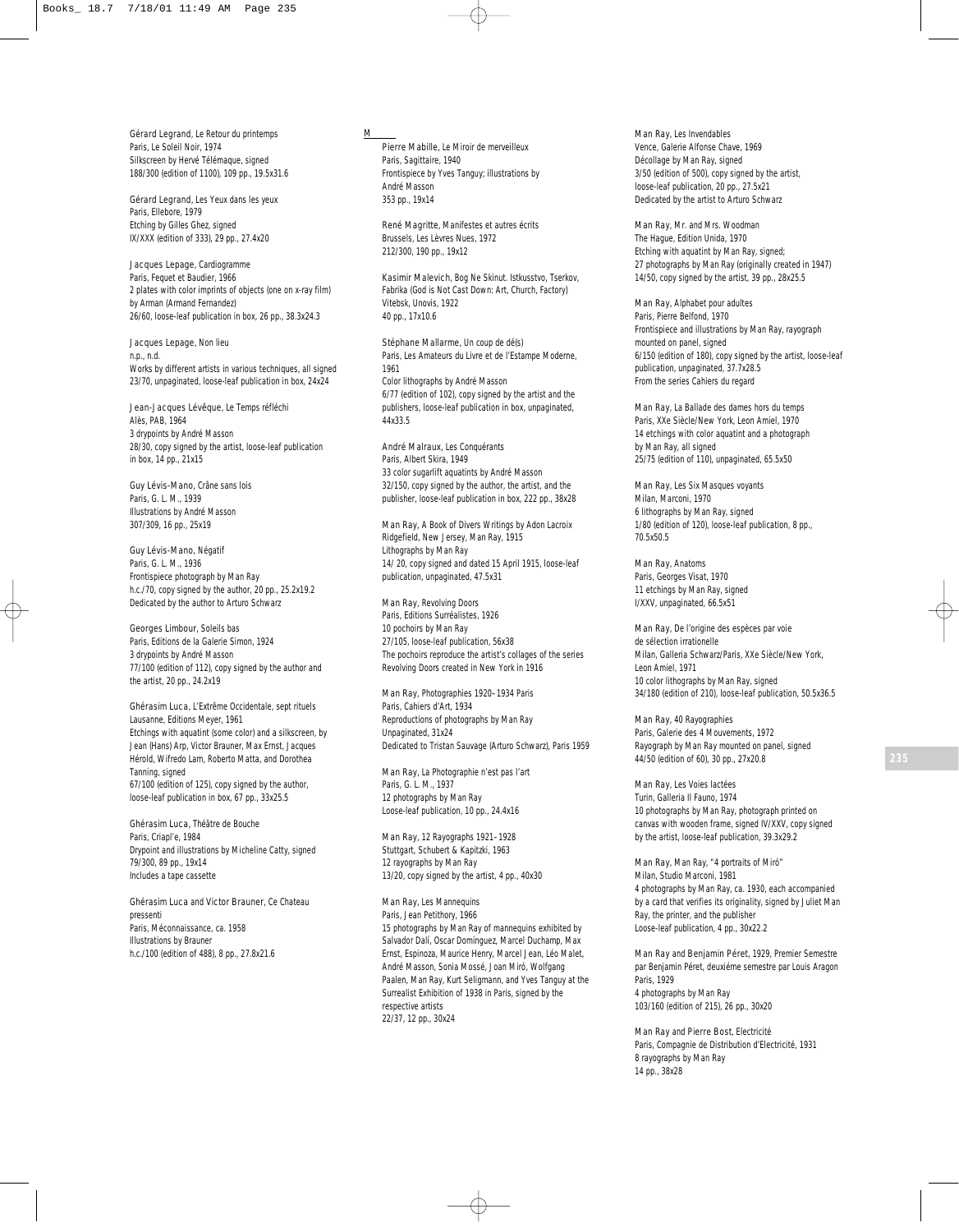

Man Ray and Paul Eluard, *Les Mains libres, Man Ray Dessins illustrés par les poèmes de Paul Eluard* Paris, Editions Jeanne Bucher, 1937 Illustrations by Man Ray 44/675, 200 pp., 28.2x22.5

Man Ray and Fausta Squatriti, *échiquier* Caracas, Edicion S, 1975 10 silkscreens by Squatriti, signed 13/75, unpaginated, 17.2x25

Ivan Mandelos, *Eulaija* Zagreb, B. Horvat, 1959 Silkscreens by Matija Skurjeni, signed 53/100, loose-leaf publication, 20 pp., 50x35

André Pieyre de Mandiargues, *Cartolines et dédicaces (1953–1960)* Paris, Le terrain vague, 1960 3 etchings with aquatint by Bona XXXII/XL, 45 pp., 16x12.6

André Pieyre de Mandiargues, *La Nuit l'amour* Paris, Pierre Loeb, 1961 15 etchings by Bernard Dufour 33/86, copy signed by the author and the artist, loose-leaf publication in box, unpaginated, 51x33.2 Dedicated by the author and the artist to Arturo Schwarz

André Pieyre de Mandiargues, *La Marée* Paris, Georges Visat, 1970 15 color aquatints by Dorothea Tanning (one with embossing), signed 54/75 (edition of 90), copy signed by the author, loose-leaf publication in box, 63 pp., 38x26.3 Contains an additional series of the aquatints, signed

André Pieyre de Mandiargues and Enrico Baj, *Les Incongruités monumentales* Paris, Michel Cassé, 1967 Lithographs by Baj 21/100, copy signed by the author and the artist, loose-leaf publication in box, unpaginated, 25.5x28.4

Piero Manzoni, *8 tavole di accertamento* Milan, Edizioni di Vanni Scheiwiller, 1961 8 color lithographs by Manzoni, signed and dated 58, 60 51/60, unpaginated, 50x35.3

Marcel Mariën (ed.), *La Terre n'est pas une vallée de larmes* Brussels, Editions "La Boétie," 1945 Reprint, 60 pp., 22x14

Alberto Martini, *15 ex libris di Alberto Martini* Como, Luigi Filippo Bolaffio, 1954 15 reproductive photo-etchings by Martini, signed 46/100, loose-leaf publication, unpaginated, 29x19.1

Grytzko Mascioni, *Il bene raro* Pesaro, La Pergola, 1970 6 etchings with color aquatint by Hans Richter, signed 71/92 (edition of 118), copy signed by the author, loose-leaf publication in box with relief, unpaginated, 28.7x23.5

André Masson, *Mythology of Being* New York, Wittenborn, 1942 Etching with color aquatint, signed, and illustrations by Masson 21/30, loose-leaf publication, unpaginated, 28 pp., 47.2x37

André Masson, *Anatomy of My Universe* New York, Curt Valentin, 1943 Etching with aquatint, signed and numbered 9/30, and illustrations by Masson IX/X (edition of 330), copy signed by the artist, unpaginated, 32x24.3

André Masson, *Nocturnal Notebook* New York, Curt Valentin, 1944 Etching with aquatint, signed, and illustrations by Masson 40/50 (edition of 665), copy signed by the artist loose-leaf publication, unpaginated, 32 pp., 28.2x22.3

André Masson, *Mythologies* Paris, Editions de la Revue Fontaine, 1946 Illustrations by Masson XV/XXX (edition of 830), 94 pp., 31.5x24



André Masson, *Trophées érotiques* Paris, Galerie Louise Leiris, 1962 10 etchings with color aquatint by Masson 4/100 (edition of 112), copy signed by the artist, loose-leaf publication, 38 pp., 38x28.5

André Masson, *Dessins érotiques* Paris, Tchou, 1971 20 lithographs and color lithographs by Masson, signed 31/125, loose-leaf publication, unpaginated, 66x48.5

André Masson, *Mythologie sexuelle* Paris, Tchou, n.d. 10 lithographs and color lithographs by Masson, signed 137/150, loose-leaf publication in portfolio, unpaginated, 56.6x76.5

André Masson, *Quinze Lithographies originales pour L'Ane d'or d'Apulée* Paris, Tchou, n.d. 15 lithographs and color lithographs by Masson, signed 17/85, unpaginated, 75.8x54

André Masson and Jean-Paul Sartre, *Vingt-Deux Dessins sur le thème du désir* Paris, Fernand Mourlot, 1961 Frontispiece and illustrations by Masson 102/175 (edition of 180), copy signed by the artist, loose-leaf publication in box, 51 pp., 44x33

Andre Masson and André Pieyre de Mandiargues, *Terre érotique* Paris, 1974 10 lithographs and color lithographs by Masson, signed 61/150, loose-leaf publication, 16 pp., 57x76.3

Roberto Sebastian Antonio Matta, *Matta, Terres nouvelles*

Paris, Galerie du Dragon, 1956 Color drypoint by Matta, signed XIX/LV, 16 pp., 25.4x17

André Maurois, *Les Erophages* Paris, La Passerelle, 1960 Etchings with color aquatint by André Masson 98/140, copy signed by the author, the artist, and the publisher, loose-leaf publication, 86 pp., 44x35.5 Published for the Bibliophiles de l'Union Française

Vladimir Mayakovsky, *Tragediia* (A Tragedy) Moscow, Futuristy-Galeia, 1914 Illustrations by David and Vladimir Burliuk 44 pp., 18x13.2

Vladimir Mayakovsky, *Dlia golosa* (For the Voice) Moscow and Berlin, State Publishing House, Russian Soviet Federal Socialist Republic, 1923 Letterpress illustrations by El Lissitzky 61 pp., 18.8x13

Jehan Mayoux, *Ma Tête à couper* Paris, G. L. M., 1939 Frontispiece by Yves Tanguy 182/300 (edition of 305 + several copies h.c.), 52 pp., 19x14 Dedicated by the author to René Magritte

Maurice Mendjisky, *Hommage aux combattants martyrs du ghetto de Varsovie* Monaco, Les Editions des Boulingrins, 1955 Poem by Paul Eluard illustrated with heliogravures by Mendjisky Copy no. 981, loose-leaf publication in box, 37x27.5

E. L. T. Mesens, *Alphabet sourd aveugle* Brussels, Nicolas Flamel, 1933 Frontispiece by Mesens 361/500 (edition of 513), 36 pp., 26.6x21

E. L. T. Mesens, *Troisième Front, suivi de Pièces détachées* London, Gallery Editions, 1944 Illustrations by Mesens 452/500, copy signed by the author, 47 pp., 20.5x14

E. L. T. Mesens (ed.), *Message from Nowhere; Message de Nulle Part* London, 1944 Illustrations by Alfred Jarry, Pablo Picasso, John Banting, et al. 24 pp., 21.2x14

Henri Michaux, *Peintures* Paris, G. L. M., 1939 Illustrations by Michaux 94/580, unpaginated, 16x11.4

Henri Michaux, *Vents et poussières 1955–1962* Paris, Editions Galerie Karl Flinker, 1962 Etching by Michaux, signed 26/80 (edition of 880), 83 pp., 22x17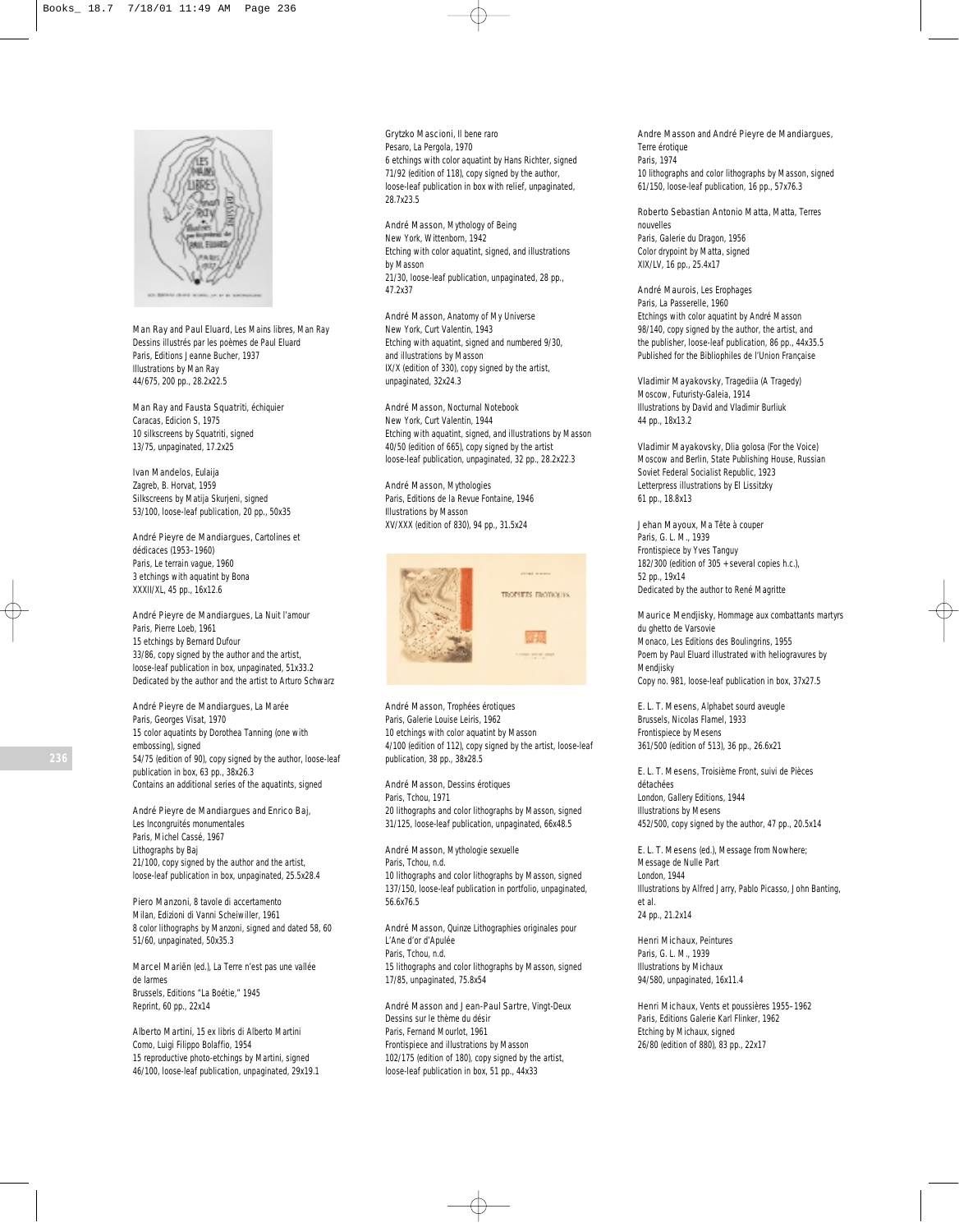Joan Miró, *Peintures sur cartons* Paris, Maeght Editeur, 1965 Lithographs by Miró 86/150, copy signed by the artist, 34 pp., 38.2x28

Laslo Moholy-Nagy, *Malerei, Photographie, Film* Munich, A. Lägben, ca. 1925 133 pp., 23x18 From the series of books published by the Bauhaus (*Bauhausbücher*)

*Monument à Christophe Colombe et à Marcel Duchamp* Paris, Editions G. Visat, 1971 13 prints in various techniques by Pierre Alechinsky, Arman, Enrico Baj, Hans Bellmer, Camille Bryen, Max Ernst, Raoul Hausmann, Man Ray, Roberto Matta, Joan Miró, Hans Richter, and Dorothea Tanning, all signed 88/125 (edition of 160), 38x28.3

Paul Morand, *Fermé la nuit* Paris, NRF, 1925 5 color soft-ground etchings by Jules Pascin 278/350 (edition of 407), 238 pp., 24.2x19

Ronald Muehle, *Heimatmuseum of Modern Art* Schmelz (Germany), 1965 5 drypoints by Muehle, signed 1/25, loose-leaf publication in box, 7 pp., 39.5x34.5

Bruno Munari, *Libro illegibile* n.p., 1959 Black-and-white paper cuttings designed by Munari 132/300, copy signed by the artist, unpaginated, 11.8x11.5

## N

Gérard de Nerval, *Aurelia oder der Traum und das Leben* Berlin, Propyläen Verlag, 1970 Illustrations by André Masson 147 pp., 34x25

Vítěslav Nezval, Strach Prague, Edice Prazské Saturnalie, 1930 Frontispiece by Jindřich Štyrský 81 pp., 20x13.2

Paul Nougé and René Magritte, *Le Catalogue Samuel* Brussels, Bischoffsheim, 1927 Reprint, 36 pp., 22x15

Paul Nougé, *Histoire de ne pas rire* Brussels, Editions de la Revue Les Lèvres Nues, 1956 315 pp., 21x13.5

## P

Ivo Panaggi, *Caricature & astrazioni figurative* Macerata, Galleria G20 – studio grafico sérico, 1980 38 silkscreens by Pannaggi, signed 14/100, loose-leaf publication, 38 pp., 34.5x25

Clément Pansaers, *Bar Nicanor* Brussels, Editions AIO, 1921 2 frontispiece illustrations by Crotte de Bique and De Couilland 92/305, 49 pp., 24x16.3 Includes two original letters from the author to Paul Eluard Claudio Parmiggiani, *L'arte è una scienza esatta* Genoa, Franco Mello & Giorgio Persano, 1977 Etchings with color aquatint by Parmiggiani Edition of 40, 25 pp., 50x35.3 Dedicated by the artist to Arturo Schwarz

Claudio Parmiggiani, *Poesie dipinte* Frankfurt, Frankfurter Kunstverein, 1981 Etching by Parmiggiani, signed 57/80 (edition of 280), 18 pp., 32x24.5

Roger Passeron, *André Masson, Gravures 1924–1972* Fribourg, Office du Livre, 1973 Accompanied by a portfolio containing one drypoint and 4 color lithographs by Masson, signed 8/50 (edition of 700), 176 pp., 35x29

Jean Paulhan, *Le Berger d'Écosse, suivi de Les Passagers, La Pierre philosophale* Paris, Visat, 1948 5 drypoints by Wols (Otto Alfred Wolfgang Schültze) 53/115 (edition of 120), copy signed by the artist, 30 pp., 24.2x16

Jean Paulhan, *Les Hain-Teny* Paris, Les Bibliophiles de l'Union Française, 1956 Etchings with color aquatint by André Masson 49/100 (edition of 116), copy signed by the author, the artist, and the publisher, loose-leaf publication, 94 pp., 43.5x32.2

Benjamin Péret, *Au 125 du Boulevard Saint-Germain* Paris, Collection Littérature, 1923 Drypoint by Max Ernst III/X (edition of 181), unpaginated, 15.6x11

Benjamin Péret, *Immortelle Maladie* Paris, Collection Littérature, 1924 Frontispiece by Man Ray 7/140, 6 pp., 21x16.5



Benjamin Péret, *Dormir dormir dans les pierres* Paris, Editions Surréalistes, 1927 Illustrations by Yves Tanguy; hand-colored cover and frontispiece 80/205, copy signed by the author and the artist, 34 pp., 22.3x17.5 Dedicated by the author to "Marcel Ferry pour Lila"

Benjamin Péret, *Le Grand Jeu* Paris, Gallimard, 1928 52/150, 229 pp., 23.6x18.7

Benjamin Péret, . . . *Et les seins mouraient* Marseilles, Les Cahiers du Sud, 1929 Frontispiece by Joan Miró 233/413, 103 pp., 19x13.7

Benjamin Péret, *Je ne mange pas de ce pain-là* Paris, Editions Surréalistes, 1936 Etching by Max Ernst, signed 20/41 (edition of 250), 99 pp., 10.2x14.2 (uneven pages) Dedicated by the author to Claude Cahun and Suzanne Malherbe, 22 May 1936

Benjamin Péret, *Trois cerises et une sardine* Paris, G. L. M., 1936 Frontispiece by Yves Tanguy h.c. (edition of 70), signed by the publisher, 20 pp., 25.2x19.5 From the series *Repères*

Benjamin Péret, *Main forte* Paris, Editions de la Revue Fontaine, 1946 5 hand-colored reproductions by Victor Brauner XXVI/XXX (edition of 955), 128 pp., 23.8x18.8 Dedicated by the artist to Flora, 5 February 1947

Benjamin Péret, *Mort aux vaches et au champ d'honneur* Paris, Arcanes, 1953 Color etching by Max Ernst, signed and numbered 18/40 16/50 (edition of 1154), 114 pp., 25x19 (irregular pages) 4th publication in the series *Humour Noir*

Benjamin Péret, *Anthologie de l'amour sublime* Paris, Editions Albin Michel, 1956 Color lithograph by Joan Miró, signed and numbered 8/40 8/30 (edition of 37), 366 pp., 20x13

Benjamin Péret, *Le Gigot, sa vie et son oeuvre* Paris, Le terrain vague, 1957 Frontispiece by Toyen 359/1050, 269 pp., 30.1x20.3

Benjamin Péret, *Les Mains dans les poches* Paris, Leo Editeur, 1965 5 etchings by Robert Lagarde 15/125, 15 pp., 12.7x16.4

## Benjamin Péret, *Allo*

Toronto, Oasis Unique, 1976 Collages with India ink, gouache, and crayon by Susana Wald and Ludwig Zeller Single, handwritten copy signed by the artists, loose-leaf publication, 24 pp., 32.6x25

Benjamin Péret and Jean (Hans) Arp, *Le Passager du transatlantique* Paris, Au Sans Pareil, 1921 Illustrations by Arp 18/50, 26 pp., 32x24.6 Dedicated by the author to Paul Eluard

Benjamin Péret and Yves Tanguy, *Feu central de Benjamin Péret. Illustré par Yves Tanguy* Paris, K Editeur, 1947 Wrapper with paper cutout after a drawing by Tanguy; illustrations by Tanguy 36/200 (edition of 1030), 101 pp., 24.5x19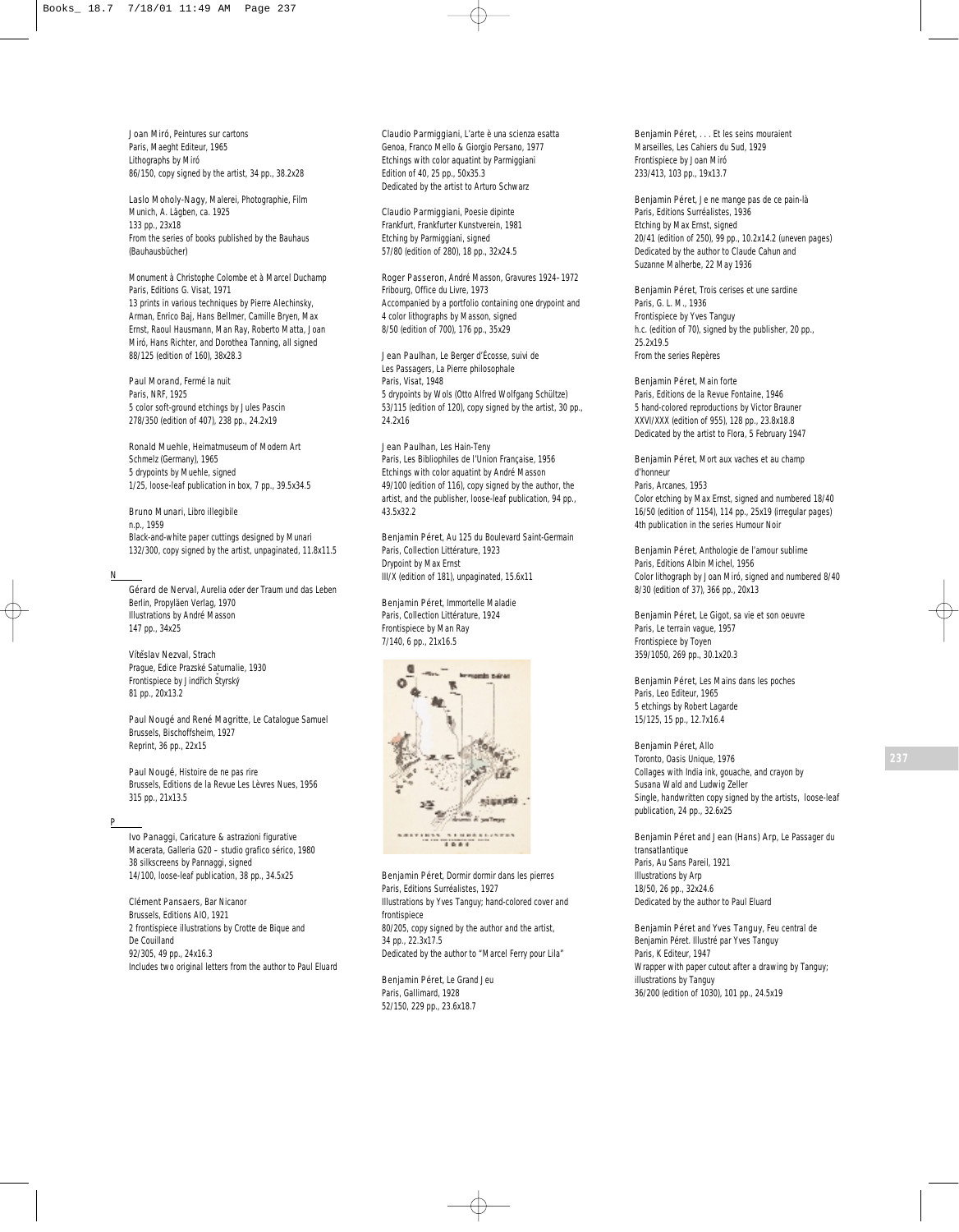

Benjamin Péret and Max Ernst, *La Brebis galante* Paris, Editions Premières, 1949 Cover color etching, 2 color etchings with aquatint, and color lithographs by Ernst 204/300, unpaginated, 24x19.4

Benjamin Péret and Rufino Tamayo, *Air Mexicain* Paris, Librairies Arcanes, 1952 4 color lithographs by Tamayo M/T (edition of 274), loose-leaf publication, 48 pp., 24x19.2

Benjamin Péret and Enrico Baj, *Dames et généraux* Paris, Berggruen, ca. 1964 10 etchings by Baj, signed 1/100, 2 vols., vol. I signed by Baj and Breton, loose-leaf publication, vol. 2, metal plate and 10 etchings I/XI, 32x24.5

Francis Picabia, *L'Athlète des pompes funèbres* Begnins, 1918 27 pp., 24x14.5

Francis Picabia, *L'Ilot du Beau-Séjour dans le Canton de Nudité* Lausanne, 1918 8 pp., 18x12

Francis Picabia, *Poèmes et dessins de la fille née sans mère* Lausanne, Imprimeries Réunies, 1918 Illustrations by Picabia 74 pp., 23.8x15.2

Francis Picabia, *Rateliers platoniques* Lausanne, 1918 20 pp., 21.2x22

Francis Picabia, *Poésie, ron-ron* Lausanne, 1919 Edition of 100, 61 pp., 19.2x12.2 Dedicated by the author to Max Jacob, 27 March 1919

Francis Picabia, *Pensées sans langage* Paris, Eugène Figuière, 1919 Cover by Picabia 119 pp., 18.7x12

Francis Picabia, *Jésus-Christ rastaquouère* Zurich, Collection Dada, 1920 Illustrations by Georges Ribemont-Dessaignes 82/1060, 66 pp., 23.1x16

Francis Picabia, *Unique eunuque* Paris, Au Sans Pareil, 1920 Illustrations by Picabia 297/1025, 38 pp., 18.2x13.2

Francis Picabia, *Francis Picabia, Seize dessins 1930* Paris, Les Presses Rapides, 1946 Reproductions of 16 drawings by Picabia XII/LXXXIV (edition of 1069), loose-leaf publication, 20 pp., 37.5x27.7

Francis Picabia, *Oui non* Alès, PAB, 1953 Frontispiece collage by Rose Adler II/XI PAB (edition of 111), 14 pp., 16.5x13

Pablo Picasso, *Novembre 55* Milan, Il Saggiatore, 1960 Facsimile of Picasso's sketchbook from 1 November 1955 to 14 January 1956 Unpaginated, 27x42

Francis Ponge, *La Crevette dans tous ses états* Paris, Vrille, 1950 4 sanguine drawings, dated 46; 10 hand-colored etchings; 10 etchings printed twice; etching, numbered 5/30 and dated 49; and copperplate by Gérard Vulliamy; all signed X/XXX (edition of 330), 51 pp., 24.8x19 Cover with inlaid image. Dedicated by the artist to Jean Parizel

Gisèle Prassinos, *La Sauterelle arthritique* Paris, G. L. M., 1935 Frontispiece photograph by Man Ray 113/125, 36 pp., 22x16 From the series *Douze*

Gisèle Prassinos, *Le Feu maniaque* Paris, Robert J. Godet, 1944 Etching by Prassinos, signed and numbered 85/150 85/125 (edition of 150), 123 pp., 18.7x13.7

Jacques Prévert and Georges Ribemont-Dessaignes, *Georges; A mes amis* Cagnes, Roger-Jacques Zimmermann, 1965 2 lithographs by Ribemont-Dessaignes, signed 103/250, copy signed by the artist, loose-leaf publication, 24 pp., 27x20 Homage to Georges Ribemont-Dessaignes on his 80th anniversary, and his answer

Nikolai N. Punin, *Pervyi tsikl lektsii chitannykh na kratkosrochnykh kursach dlia uchitelei risovaniia*  (First Cycle of Lectures, Delivered at Crash Courses for Teachers of Drawing) Petrograd, 17th Government Printing House, 1920 Cover color lithograph by Kasimir Malevich 84 pp., 21.5x14.2

Nikolai N. Punin, *Pamiatnik III internasionala. Project V. E. Tatlina* (Monument to the Third International. A Project by V. E. Tatlin) Petrograd, Zdanie Otdela Izobrztil'nykh Iskusstv N.K.P., 1920 Illustrations by Vladimir Tatlin 4 pp., 28x22

Nikolai N. Punin, *Tatlin, protiv kubizma* (Tatlin, Against Cubism) Petrograd, Petrograd Department of Plastic Arts, 1921 Reproductions of paintings by Vladimir Tatlin 58 pp., 30.5x23.7

 $\overline{0}$ 

Raymond Queneau and Enrico Baj, *Meccano, ou l'analyse matricielle du langage* Milan, Sergio Tosi & Paolo Bellasich, 1966 Silkscreen by Enrico Baj, signed 13/74 (edition of 174), copy signed by the author and the artist, unpaginated, 19.7x53

Aetsii Ranov, Riurik Rok and Lazar Sukharebskii, *Vam* (To You) Moscow, Khobo, 1920 20 pp., 22.7x15.4

R

Klaus M. Rarisch, *Ultimistischer Almanach* Cologne, Wolfgang Hake Verlag, 1965 2 woodcuts, one by Jean (Hans) Arp and the other by Raoul Hausmann, both signed 13/1000, 112 pp., 21x15

John Reed, *Zehn Tage, die die Welt erschütterten* Vienna, Verlag für Literatur und Politik, 1927 Cover illustration by John Heartfield 345 pp., 19x12.8

Pierre Reverdy, *Les Jockeys camouflés* Paris, La Belle Edition, 1918 Illustrations by Henri Matisse 254/318, 50 pp., 25x22

Pierre Reverdy, *Sources du vent 1915–1929* Paris, Maurice Sachs, 1929 Frontispiece heliogravure by Pablo Picasso; inside binding features a decalcomania by Jacques Brunius 20/116, 191 pp., 24.7x18.8

Pierre Reverdy, *Le Chant des morts* Paris, Tériade Editeur, 1948 Lithographs by Pablo Picasso 46/250 (edition of 270), copy signed by the author and the artist, loose-leaf publication, 117 pp., 42x32

Georges Ribemont-Dessaignes, *L'Empereur de Chine, suivi de Le Serin muet* Paris, Au Sans Pareil, 1921 151 pp., 19x13 Dedicated to Julius Evola

Georges Ribemont-Dessaignes, *Man Ray* Paris, Librairie Gallimard, 1924 Reproductions of works by Man Ray 63 pp., 16x12.2 From the series *Peintres nouveaux*

Georges Ribemont-Dessaignes, *Cryptogrammes, cahier no. 1* Vence, Pierre Chave, 1968 2 vols.; vol. I with illustrations by Ribemont-Dessaignes, vol. 2 with 20 lithographs, signed V/X, copy signed by the artist, loose-leaf publication, unpaginated, 29x23

Hans Richter and Jean (Hans) Arp, *Les Planches de la mer et de l'amour* Pollenza, La Nuova Foglio Editrice, 1976 Photo-etchings with color aquatint by Richter, signed XXVIII/XXX, loose-leaf publication, 38 pp., 50x35

Rainer Maria Rilke, *La vita della vergine e altre poesie* Milan, Editoriale Italiana, 1945 Frontispiece and illustrations by Alberto Martini 31/470, copy signed by the artist, 63 pp., 30x22 From the series *Collezione "Poesia" Edi*

Arthur Rimbaud, *Voyelles* Milan, Dante Bertieri stampatore, 1959 5 linocuts by Luigi Veronesi 178/300, loose-leaf publication, unpaginated, 40x27.5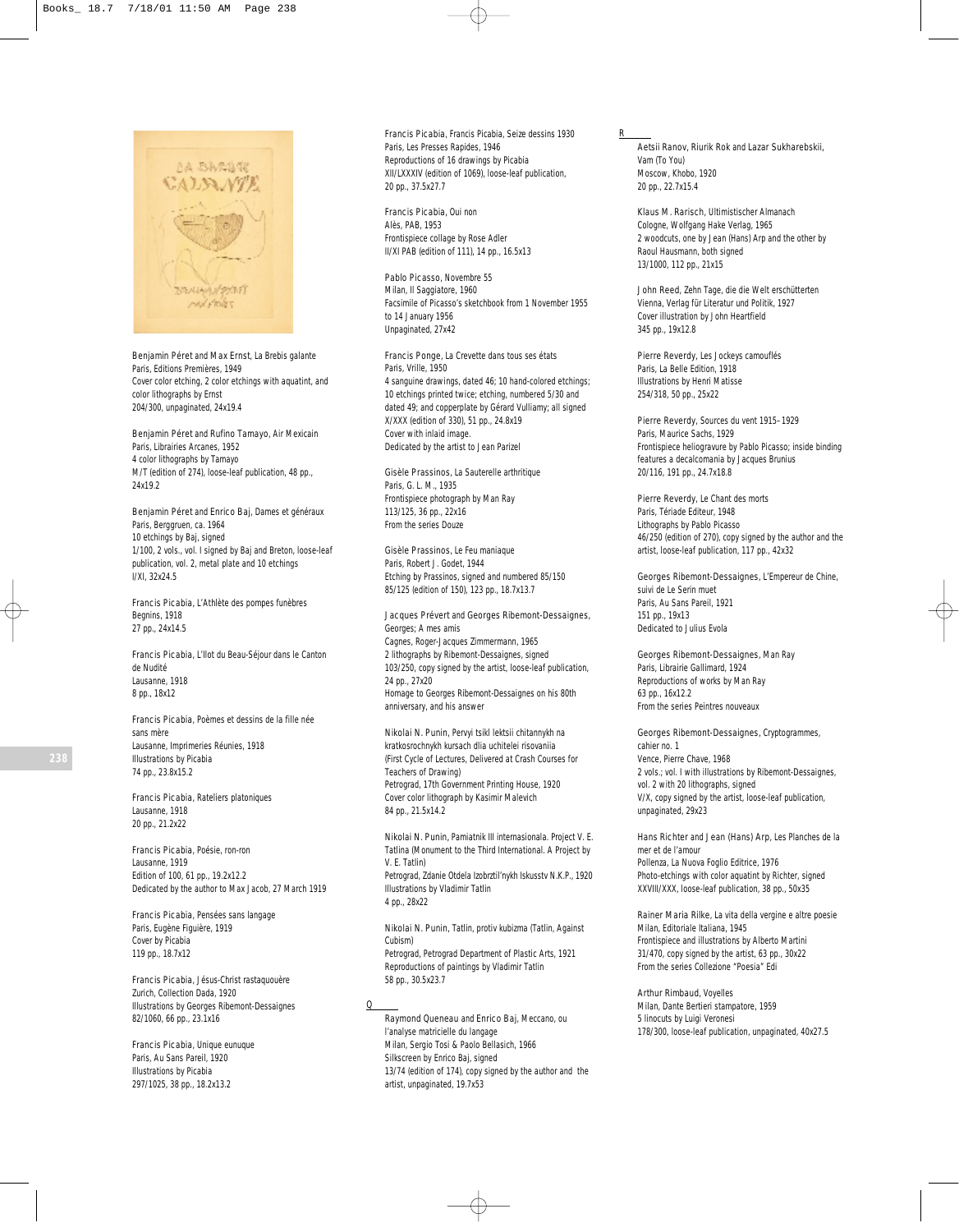Arthur Rimbaud, *Une Saison en enfer* Paris, Les Cent-Une, Société de Femmes Bibliophiles, 1961 Lithographs and silkscreens by André Masson 16/39 (edition of 140), copy signed by the artist, the president, and the vice-president of the publishing society, loose-leaf publication, 140 pp., 39x29

Arthur Rimbaud and Max Walter Svanberg, *Illuminations, transposé en images par Max Walter Svanberg* Malmö, Pergus, 1968 Color lithograph by Svanberg, signed 6/264 (edition of 1264), copy signed by the artist, loose-leaf publication, 114 pp., 31.7x26.5

Jean Ristat, *L'Entrée dans la baie et la prise de la ville de Rio de Janeiro en 1711* Paris, Les Editeurs Français Réunis, 1971 Etching by André Masson, signed XXVIII/C, 83 pp., 27x20.5

Rok Riurik, *Ot riurika roka chteniia* (Readings from Riurik Rok) Moscow, Khobo, 1921 Cover design by Grigorii Miller Limited edition of less than 300, 15 pp., 18x13

Rok Riurik, *Sorok Sorokov, Dialektischeskie Poemy Nichevokom Soediannye* (Forty Times Forty, Dialectical poems for Nichevok ["Nothingists"]) Moscow, Khobo, 1923 Cover design by B. Zemenko 32 pp., 22.4x18.2

Jean Roc, *Don Juan et sa prière* Paris, Editions de la Sirène, 1921 15/35 (edition of 60), 202 pp., 18.3x13.3

Juliette Roche, *Demi cercle* Paris, Editions d'Art "La Cible," 1920 103/500, unpaginated, 32x24

Franz Roh (ed.), *L. Moholy-Nagy, 60 Photos* Berlin, Klinkhard und Biermann, 1930 Reproductions of photographs, photomontages, and photograms by Moholy-Nagy 71 pp., 24.3x17

Gui Rosey, *Electro-Magie* Paris, Georges Visat, 1969 6 soft-ground etchings with color aquatint by Man Ray, signed 75/150, loose-leaf publication, 43 pp., 28x23

Dieter Roth, *Dieter Roth, Book aa 33* Reykjavik, MAT, 1958 Black-and-white paper cuttings designed by Roth Copy no. 61, signed by the artist, 38 pp., 38.5x38.5

Alexander Rubakin, *Gorod stikhi* (The City) Paris, 1920 Lithographs by Natalia Goncharova 21/325, 52 pp., 23x14.7

S

Marquis de Sade, *Eugénie de Franval* Paris, Les Editions Georges Artigues, 1948 8 drypoints by Valentine Hugo, signed XI/XLV (edition of 50), loose-leaf publication, 87 pp., 27x19

Armand Salacrou, *Les Nuits de la colère* Paris, Gallimard, 1947 Frontispiece portrait of the author by André Masson 995/1200 (edition of 1338), 182 pp., 18.7x12

Pedro Salinas, *Amor, Mundo en Peligro* Milan, Vanni Scheiwiller, 1958 Etching by Fabrizio Clerici, signed 97/104, 8 pp., 32.2x22.2

Edoardo Sanguineti, *L'intérieur* Milan, Giorgio Upiglio, 1966 9 etchings with color aquatint by Enrico Baj 91/125, copy signed by the author and the artist, loose-leaf publication in box, 13x10.3

Edoardo Sanguineti and Gianfranco Baruchello, *T.A.T.* Verona, Renzo Sommaruga, 1968 2 lithographs and 2 aquatints by Baruchello C/Z (edition of 105, numbered 1–75, A–Z), copy signed by the author and the artist, 28 pp., 27.5x18.8

Roberto Sanesi, *di alcune strane visioni* Pesaro and Milan, La Pergola – Edizioni d'arte, 1970 6 etchings with color aquatint and embossing by Roberto Crippa, signed 71/90 (edition of 125), copy signed by the author, loose-leaf publication in box, 29.5x23

Roberto Sanesi and Gio' Pomodoro, *Roberto Sanesi – Poesie, Gio' Pomodoro – Litografie* Milan, Edizioni del Triangolo, 1957 Illustrations by Pomodoro 4/46 (edition of 60), copy signed by the author and the artist, 22 pp., 23.5x25

Roberto Sanesi and Salvatore Fiume, *Frammenti dall'isola Athikte* Milan, Schwarz Editore, 1958 2 sets of 13 lithographs and a hand-colored lithograph by Fiume A/M (edition of 110), copy signed by the author and the artist, loose-leaf publication in box, 67 pp., 52.2x36

Laurence Saphire, *Poemes* New York, Editions de la Lune Bleue, 1974 2 etchings with aquatint by André Masson 6/70, copy signed by the author and the artist, loose-leaf publication, 18 pp., 23.5x22.5

Tristan Sauvage (Arturo Schwarz), *Avant que le coq ne chante* Paris, Pierre Seghers, 1951 Frontispiece by Francese 27 pp., 18x10.7

Tristan Sauvage (Arturo Schwarz), *Malgré tout* Paris, Pierre Seghers 1952 Frontispiece by Francese 61 pp., 18x10.7

Tristan Sauvage (Arturo Schwarz), *Arte nucleare* Milan, Galleria Schwarz, 1962 Vol. I, 242 pp., 30x23.5; vol. 2, titled *Registratore nucleare*, is a portfolio containing manifestoes, catalogues, and other publications of the Movimento Nucleare (1951–61), including an etching by Sergio Dangelo, signed and numbered 28/200 Loose-leaf publication in portfolio, unpaginated, 32.5x23

Arturo Schwarz, *Il reale assoluto* Milan, Galleria Schwarz, 1964 2 lithographs by Marcel Duchamp and 10 lithographs by Man Ray h.c./125, copy signed by the author and the artists, loose-leaf publication in box, 79 pp., 32.5x23.2

Arturo Schwarz*, The Large Glass and Related Works* Milan, Schwarz Gallery, 1967 Set of 2 states of 9 etchings with aquatint by Marcel Duchamp, and 144 facsimile reproductions of Duchamp's notes and preliminary studies for *The Large Glass* 8/135 (edition of 150), copy signed by the author and the artist, loose-leaf publication in transparent box with reproduction of *The Large Glass*, 42.5x25.3

Arturo Schwarz*, The Large Glass and Related Works,* vol. 2 Milan, Schwarz Gallery, 1968 9 etchings with aquatint by Marcel Duchamp h.c. (edition of 150), signed by the author and the artist, loose-leaf publication in box, 142 pp., 41.5x25.3

Arturo Schwarz, *Il reale dissoluto* Pesaro, La Pergola, 1972 Cover by César 51 pp., 31x23. 5

Arturo Schwarz*, Méta.morphoses* Paris, Georges Fall, 1975 4 etchings with aquatint by André Masson, signed 1/120, loose-leaf publication, 30 pp., 38x28.3

Arturo Schwarz*, Lettera a mia figlia, Meta.morfosi, etc.* Urbino, Edizioni Posterula, 1978 2 color etchings by Alik Cavaliere, signed IX/L (edition of 150), 66 pp., 21.1x14.7

Arturo Schwarz, *Sei variazioni sul tema degli antichi elementi cinesi (più una)* Bologna, Grafis, 1982 Color lithograph by Claudio Parmiggiani, signed XVIII/XXX (edition of 120), copy signed by the author, 17 pp., 34x24

Arturo Schwarz, *Il ponte delle parole* Toronto, Oasis, 1983 Collages with watercolor and silkscreen by Susana Wald and Ludwig Zeller Edition of 5, loose-leaf publication, 44 pp., 25.3x28

Arturo Schwarz*, Satyavatì* Turin, Collezione Tauma, 1985 Lithograph by Claudio Parmiggiani, signed 27/50 (edition of 800), 39 pp., 35x25.5

Arturo Schwarz, Walter Hopps, and Ulf Linde, *Marcel Duchamp, Ready-Mades, etc. (1913–1964)* Milan, Galleria Schwarz, 1964 Attached portfolio containing a copy of the only existing photo made in 1914 by Duchamp to determine one of the *3 Draft Pistons*, signed 15/100, copy signed by the artist, 94 pp., 34x24.2

Alberto Savinio, *La nostra anima* Milan, Bompiani, 1944 2 lithographs by Savinio, signed 1/300, 59 pp., 17x24 From the series *La Margherita*

Lucien Scheler, *Sillage intangible* Paris, Iliazd, 1958 Drypoint by Pablo Picasso 35/50, copy signed by the author and the artist, loose-leaf publication, 24 pp., 23x19.5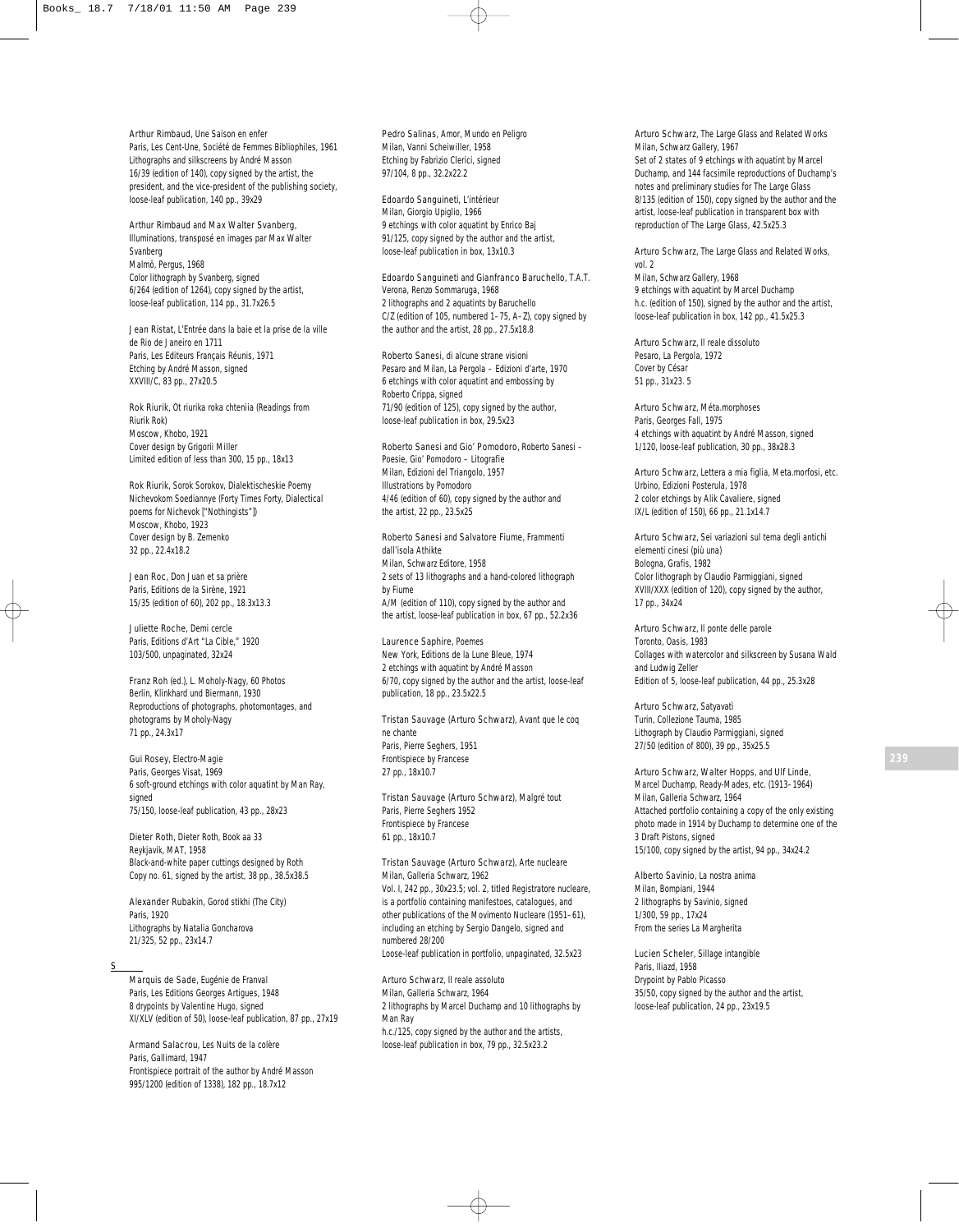Jean Schuster, *Le Ramasse-Miettes* Bordeaux, Pleine Page, Opales, 1991 Etching hand-painted with watercolor on the margins by Pierre Alechinsky, signed 5/10 (edition of 15), copy signed by the author, 158 pp., 19x12

Jean Schuster and Max Schoendorff, *Carton blondes ondulés*

URDLA, Villeurbanne, 1989

25 lithographs and color lithographs by Jean Schuster 5/46 (edition of 50), copy signed by the authors, loose-leaf publication in box, 24 pp. (folded), 50.5x33.3 Dedicated by Schoendorff to Arturo Schwarz. Attached separate, handwritten page titled *Un Trousseau de huit clefs pour Arturo Schwarz*



Kurt Schwitters, *Anna Blume* Hanover, Paul Steegemann Verlag, 1919 Cover by Schwitters 37 pp., 22x14.5 From the series *Die Silbergäule*

Kurt Schwitters, *Die Kathedrale* Hanover, Paul Steegemann Verlag, 1920 Cover and lithographs by Schwitters 4 pp., 22.5x14.5 From the series *Die Silbergäule*

Kurt Schwitters, *Sturm Bilderbücher IV: Kurt Schwitters* Berlin, Verlag Der Sturm, 1921 Reprint of the original booklet illustrated by Schwitters 32 pp., 29x22.5

Kurt Merz Schwitters, *Die Blume Anna, Die neue Anna Blume* Cover by Schwitters Berlin, Verlag Der Sturm, 1922 32 pp., 23x15.5

Kurt Merz Schwitters, *Memoiren Anna Blumes in Bleie* Freibourg, Walter Heinrich, 1922 Illustrations by Schwitters 25 pp., 18x10

Kurt Merz Schwitters, *Auguste Bolte, Ein Lebertran* Berlin, Verlag Der Sturm, 1923 46 pp., 22.7x15.2

Louis Scutenaire, *Mes inscriptions 1945–1963* Brussels, Isy Brachot et Tom Gutt, 1976 Vol. 1, 304 pp., copy signed by the author; vol. 2, 15 works in various techniques by Pierre Alechinsky, Rachel Baes, Yves Bossut, Pol Bury, Roland Delcol, Christian Dotremont, Jane Graverol, Claudine Jamagne, Félix Labisse, Marcel Mariën, Jean Raine, Armand Simon, Raoul Ubac, Roger van de Wouwer, and Robert Willems, all signed 17/99 (edition of 120), loose-leaf publication in box, 38x28

Victor Segalen, *Briques et tuiles* Paris, Fata Morgana, 1967 Etching with aquatint by André Masson, signed 41/50 (edition of 550), 68 pp., 21.5x12.5

Kurt Seligmann and Anatole Jakovski, *Protubérances cardiaques* Paris, Editions des Chroniques de Jour, 1933 15 etchings with aquatint by Kurt Seligmann, signed

6/10 (edition of 105), unpaginated, 49.7x38.2

Walter Serner, *Letzte Lockerung, Manifest Dada* Hanover, Paul Steegemann Verlag, 1920 45 pp., 22.1x14.5 From the series *Die Silbergäule*

Walter Serner, *Angst, Frühe Prosa* Erlangen, Verlag Klaus G. Renner, 1977 Heliogravure by Christian Schad, signed and numbered 3/50 3/500, 66 pp., 20.6x14.9 Dedicated to Arturo Schwarz, 29 May 1983

Michel Seuphor, *Larionov, 5 eaux-fortes; Gontcharova, 4 eaux-fortes* Milan, Galerie Schwarz, 1965 5 etchings by Larionov, signed, 4 etchings by Natalia Goncharova, signed 32/90 (edition of 100), 10 pp., 30x24 From the series *International Anthology of Contemporary Engraving,* edited by Tristan Sauvage (Arturo Schwarz)

William Shakespeare, *Selections from the Sonnets* New York, Blue Moon Press, 1977 Drypoint by André Masson VIII/XL (edition of 165), loose-leaf publication, 33 pp., 36.3x28.5

Upton Sinclair, *König Kohle* Berlin, Der Malik-Verlag, 1928 Cover by John Heartfield 398 pp., 18.8x12.7

*Signe* Paris, J. Crés, 1960 21 works in various techniques by Etienne Hajdu, Corneille, Christine Boumeester, Paolo Boni, Jacques Douget, André Cottavoz, Victor Vasarely, and Armand Petitjean, all signed and numbered Loose-leaf publication in box, unpaginated , 38.2x28.5

# *Signe*

Paris, J. Crés, n.d. 16 works in various techniques by André Marfaing, Etienne Hajdu, Geneviève Asse, Corneille, Roberto Matta, Christine Bourmeester, Richard Mortensen, Paolo Boni, Victor Vasarely, and Armand Petitjean, all signed and numbered Loose-leaf publication in box, unpaginated, 39x29

Théodore Six, *Le Peuple au peuple* France, Editions de Delphes, 1964 Illustrations by André Masson 355/580 (edition of 600), loose-leaf publication, unpaginated, 32.5x25

Philippe Soupault, *Rose des vents* Paris, Au Sans Pareil, 1920 Illustrations by Marc Chagall 501/1000, 50 pp., 19.2x13.1

Philippe Soupault, *Corps perdu* Paris, Au Sans Pareil, 1926 2 drypoints by Jean Lurçat 922/990, 107 pp., 19.2x14.2

Philippe Soupault, *L'Arme secrète* Paris, Bordas, 1946 Lithograph by André Masson, signed 292/300 (edition of 340), copy signed by the author, 59 pp., 27.5x20

Philippe Soupault, *Message de l'île déserte* The Hague, A. A. M. Stols, 1947 Frontispiece etching with aquatint by Alexandre Alexeieff 140/628, 26 pp., 25x16.1

Christof Spengemann, *Kunst, Künstler, Publikum* Hanover, Der Zweemann, 1919 77 pp., 21.2x13.7

Jules Supervielle, *L'Enfant de la haute mer* Paris, NRF, 1946 Illustrations by Pierre Roy 61/405 (edition of 500), 121 pp., 32.5x25

## T

Yvon Taillandier, *l'homme, la femme et les vêtements* Milan, Sergio Tosi, 1966 4 silkscreens with hand-painted highlights, and 5 collages by Enrico Baj, one signed 39/46, copy signed by the author and the artist, loose-leaf publication in box, unpaginated, 34.5x25

Rufino Tamayo, *Apocalypse de Saint Jean* Monaco, Club International de Bibliophilie Jaspard, Polus, 1959 Lithographs by Tamayo 152/255 (edition of 300), loose-leaf publication in box, 141 pp., 32.5x25.5

Yves Tanguy, *Yves Tanguy, The Graphic Work* Düsseldorf, Wolfgang Wittrock, 1976 Etching by Tanguy XVII/XXX (edition of 1000), unpaginated, 27x20.8

Dorothea Tanning, *Ouvre-toi* Milan, Galleria Alexandre Iolas, 1971 2 color lithographs by Tanning, signed 10/90, copy signed by the artist, unpaginated, 14x31.5

Sohoachiro Takahashi, *Poesieanimation 3. Ombre Takahashi Sohoachiro* Shinjo (Japan), Morioka, 1968 Illustrations by Takahashi Unpaginated, 10x10

Francis Thompson, *Poèmes* Paris, Ambroise Vollard, 1936 Lithographs and color lithographs by Maurice Denis 176/240 (edition of 260), loose-leaf publication, 129 pp., 38x28